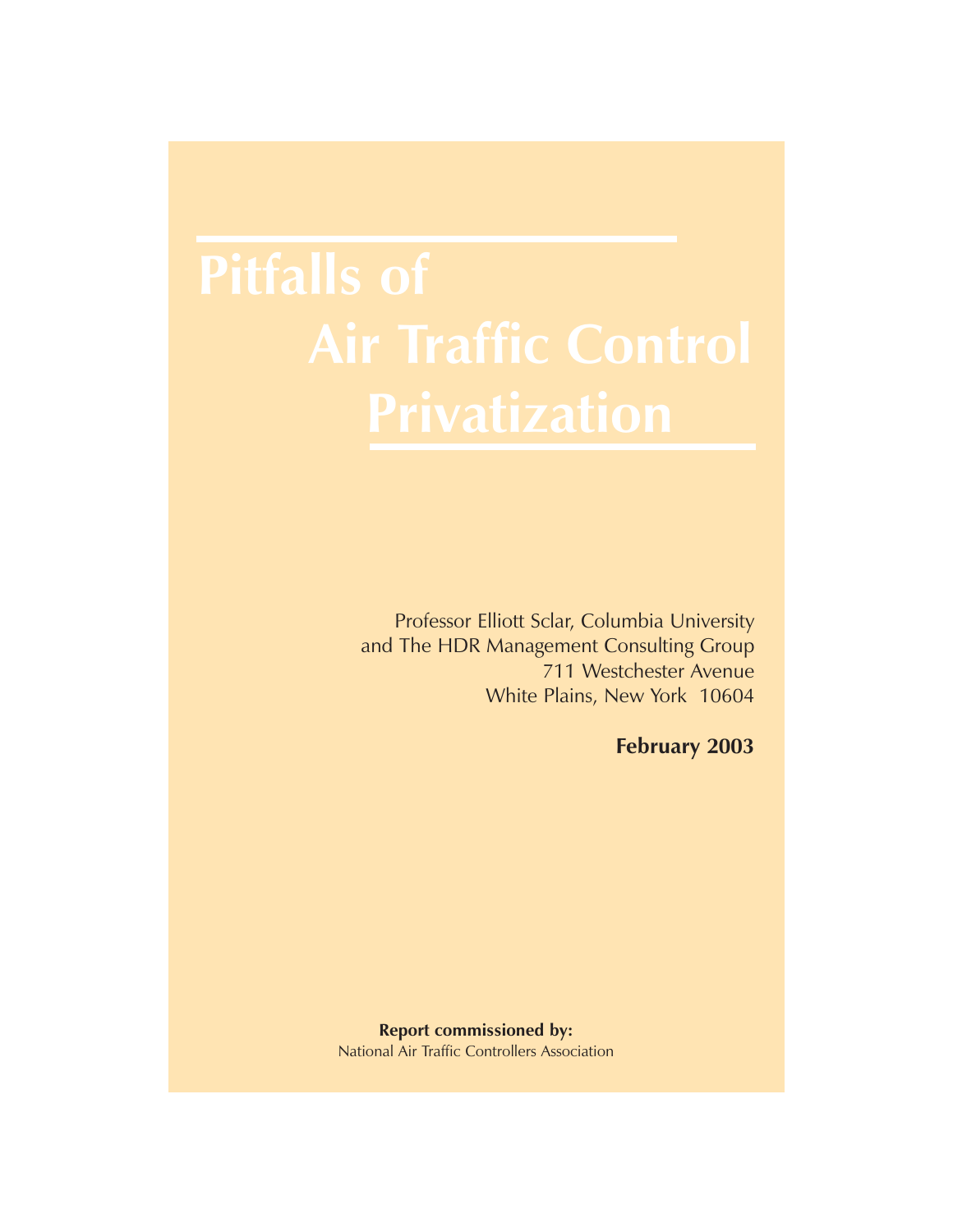*Pitfalls of Air Traffic Control Privatization* **Professor Elliot Sclar, Columbia University and The HDR Management Consulting Group**

All rights reserved. Copyright © 2003 by the National Air Traffic Controllers Association.

No part of this publication may be reproduced or transmitted in any form or by any means, electronic or mechanical, including photocopying, recording, or by any information storage and retrieval system, without permission in writing from the National Air Traffic Controllers Association.

**For information address:** National Air Traffic Controllers Association 1325 Massachusetts Avenue, N.W. Washington, D.C. 20005 www.natca.org

PRINTING HISTORY Paperback edition / First printing: February 2003

PRINTED IN THE UNITED STATES OF AMERICA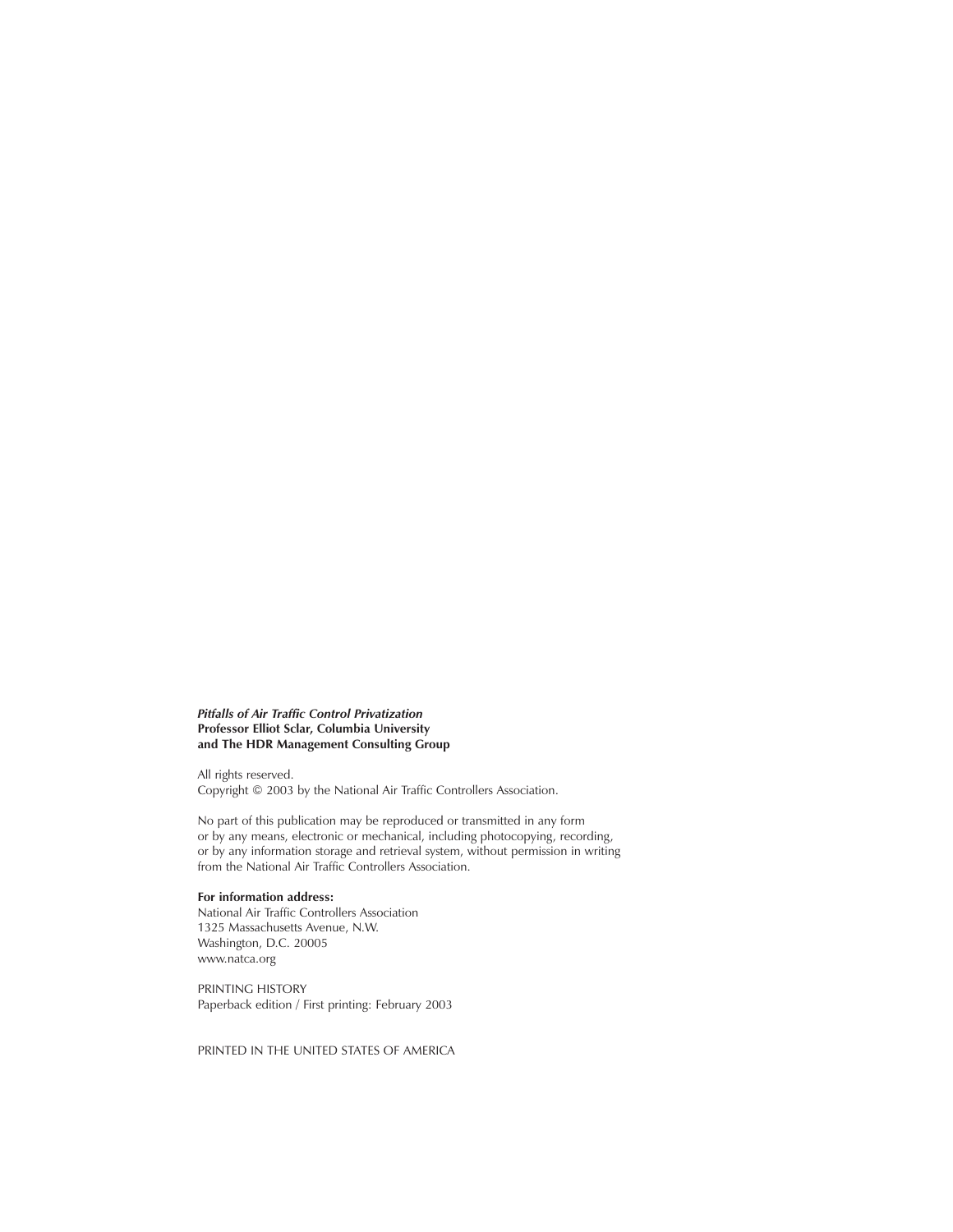# **Pitfalls of Air Traffic Control Privatization**

# *Contents*

| Preface                                       | 3  |
|-----------------------------------------------|----|
| <b>Executive Summary</b>                      | 3  |
| 1.0 The Context of ATC Privatization          | 5  |
| 1.1 International Comparisons                 | 9  |
| 1.2 Reduction of Costs                        | 10 |
| 1.3 Increasing the Speed of Modernization     | 10 |
| 1.4 Stabilizing Funding                       | 11 |
| 2.0 The Nature of ATC Privatization           | 12 |
| 3.0 The Context of ATC Privatization          | 16 |
| 4.0 The "Business" of Privatization           | 19 |
| 5.0 Privatization and Public Finance          | 22 |
| 6.0 Labor Costs and Air Traffic Privatization | 26 |
| 7.0 Conclusions                               | 31 |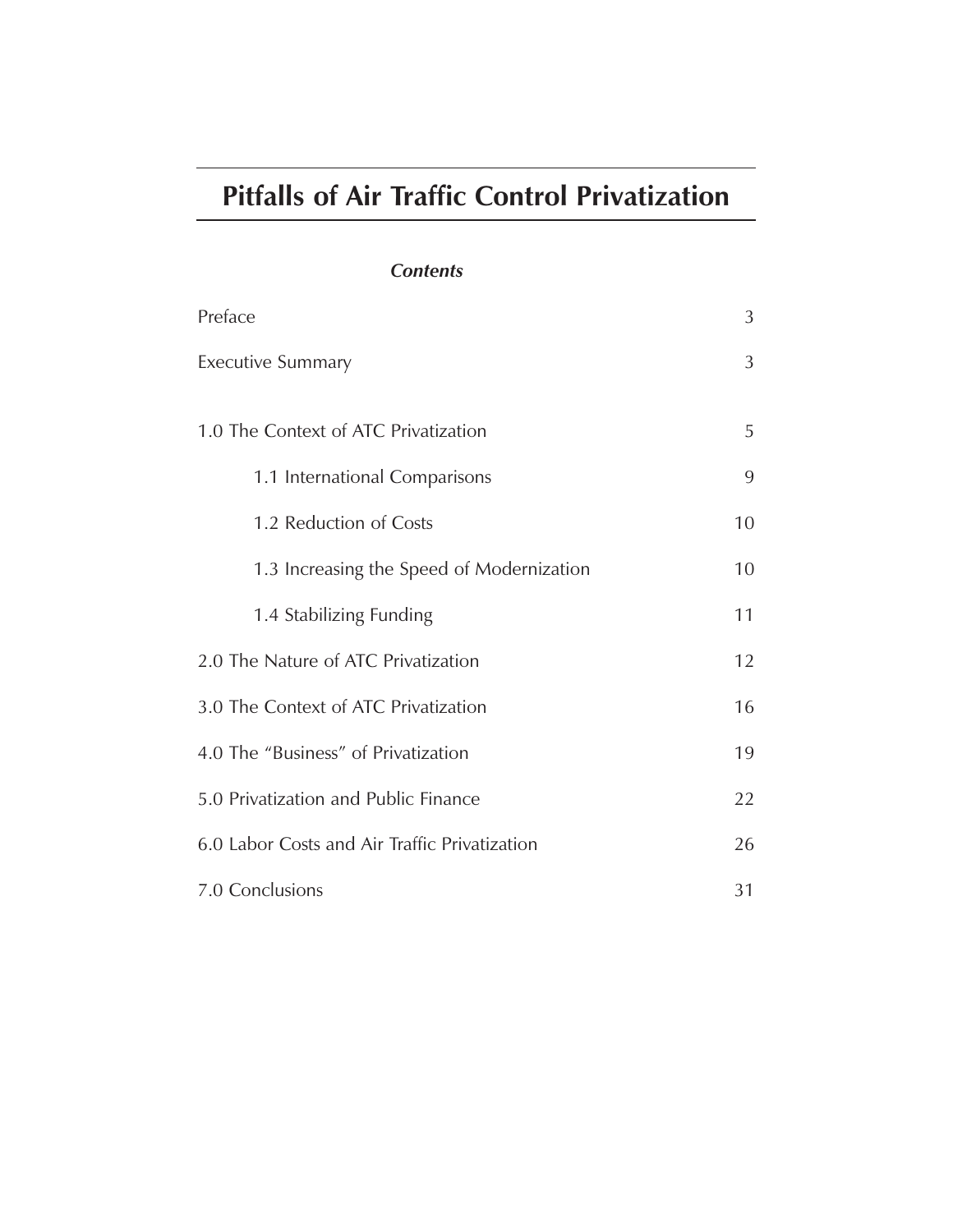The purpose of this White Paper is to provide the National Air Traffic Controllers Association (NATCA) with an independent analysis of the claim that service performance improvements and long-term operational savings can be achieved through the privatization of U.S. Air Traffic Control operations. NATCA has an abiding responsibility for helping to maintain safe and efficient working conditions for its membership as they fulfill their individual obligations for maintaining safe and efficient flying conditions for the American people. The Project Team assembled to conduct this was led by noted author Elliot Sclar,<sup>1</sup> Professor of Urban Planning and Public Affairs at Columbia University, and HDR's Management Consulting Group.2

#### **Executive Summary**

Privatization of the FAA's Air Traffic Control function, which had been off the table since September 11, 2001, has been resuscitated by President Bush's amendment of Executive Order 13180. The amendment revoked the "inherently governmental" status of air traffic control work previously granted by the Clinton administration. Prior to September 11, 2001, advocates had been advancing privatization as a solution to the burgeoning air traffic congestion problem. The current downturn in air travel, and the new focus on safety and security has left those same advocates bereft of a good argument for why privatization makes good sense. However, the disappearance of this rationale has not stopped advocates from attempting to re-introduce the privatization debate. Advocates have fallen back upon the generalized privatization ration-

<sup>1</sup> Professor Sclar, an economist and urban planner, is the Director of graduate programs in Urban Planning at Columbia. His book on privatization, "*You Don't Always Get What You Pay For: The Economics of Privatization*," was published by Cornell University Press and won two prestigious academic awards, the Louis Brownlow Award for the Best Book of 2002 from the National Academy of Public Administration and the 2001 Charles Levine Prize from the International Political Science Association.

<sup>2</sup> Since the 1970's, HDR has been responsible for the procurement of more than 30 public operating facilities, represented more than \$5 billion in public-private capital expenditures, and negotiated more than \$20 billion in public-private operating agreements.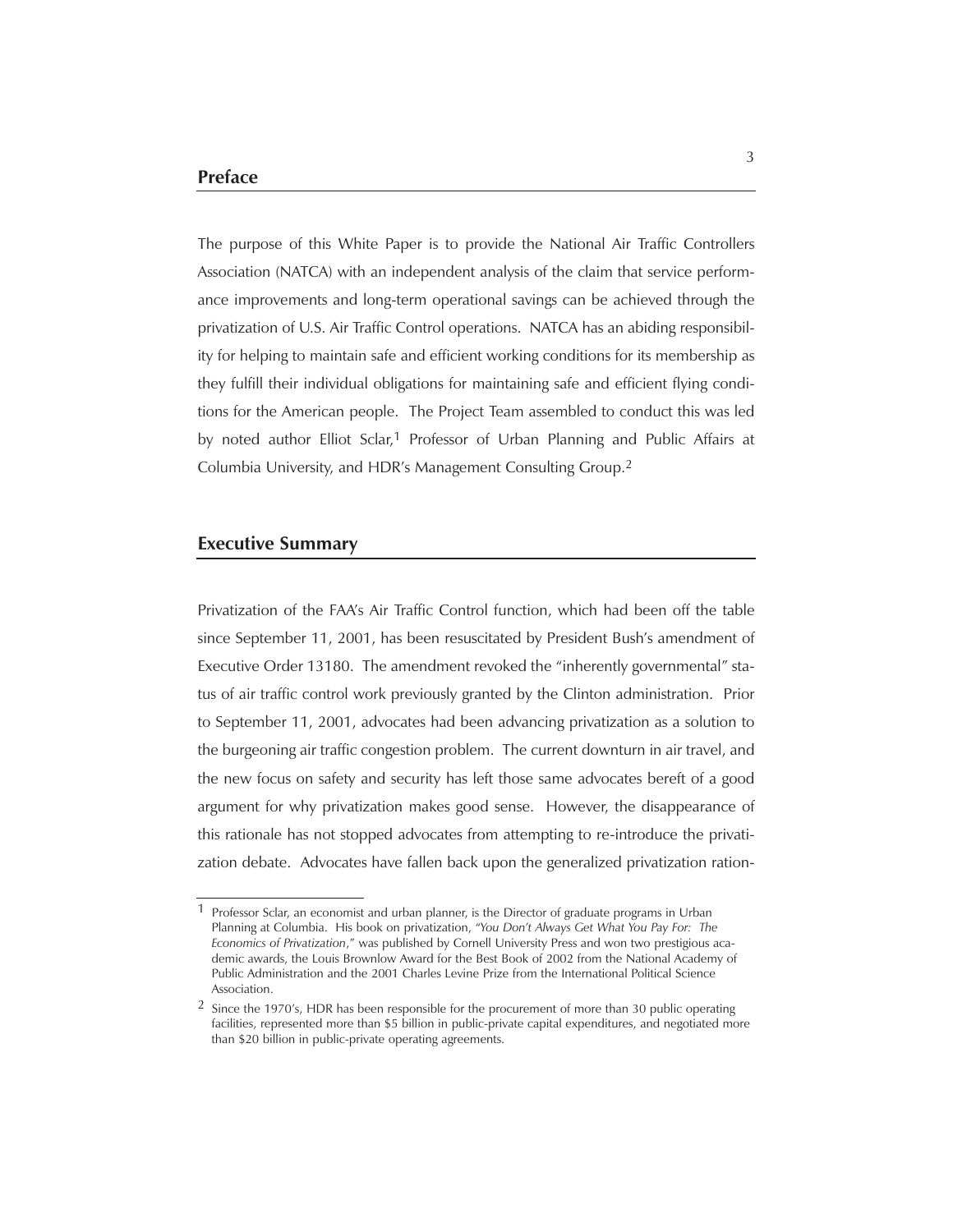ale of price, technology, and funding to justify an essentially ideological predilection.

Privatization advocates point to cases of air traffic control privatization in other countries to highlight the potential value of privatization for the United States (U.S.). However, an independent review of three prominent international privatizations, Australia, Canada, and Great Britain demonstrate the dangers of privatization and the inability of private air traffic controller (ATC) monopolies to effectively deliver positive results in any of the three criteria that prompt privatization consideration: reducing cost, increasing the speed of modernization, or stabilizing funding. Further, the case reviews demonstrate that privatized air traffic control systems tend to impose greater costs on users, are prone to technological failure as well as disruptive labor disputes, and privatizers ultimately rely on government backing, to costly effect. In Canada, the privatized system has led to massive increases in user fees for passengers, and dangerous understaffing in towers. In Australia, excessive demands on controllers have led to a series of strikes, while failures with new technologies led to actual radar blackouts and major traffic disruptions. In the United Kingdom, the newly privatized National Air Traffic System (NATS) has been forced to go to the government for financial bailouts valued to date at two thirds of the original sale price, while technological failures have led to multiple system shutdowns and operational irregularities.

Evaluation of the nature of air traffic control provision suggests that privatization cannot address the efficiency concerns advanced by its advocates. ATC cannot be competitively bid. The profit making market based incentives for efficiency and economy that are supposed to motivate a private provider do not easily align with the government's abiding interests in safety and security. Moreover, cross subsidy, which maintains geographic diversity in service provision, is not sustainable under the proposed user fee system. The labor intensive, and inherently monopolistic nature of air traffic control provision undermines effective private provision. Monopolistic, revenue-driven organizations, regardless of profit or not-for-profit status, have little incentive to keep fees at a minimum. "Efficiency" in a labor-intensive service necessarily consists of staff minimization strategies, which tend to be contrary to the safety principle that lies at the heart of ATC work. More importantly, as more and more private enterpris-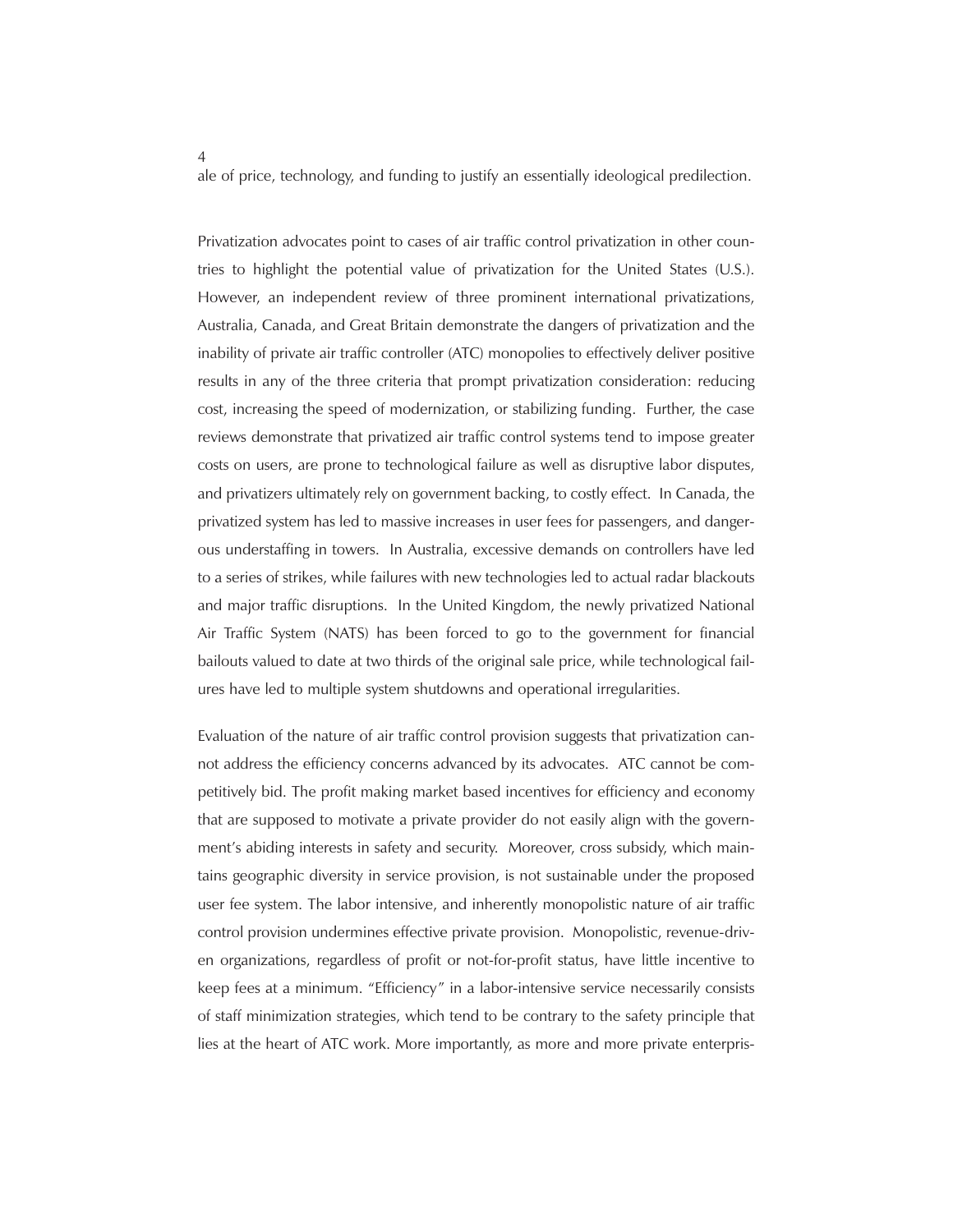es have access to the vital air traffic control information as a result of the increased use of contractors and subcontractors, the U.S. is more exposed to the potential threat of terrorist activities.

Lastly, based on a proprietary cost model and analysis of the Federal Aviation Administration (FAA), the Project Team estimates that privatization of ATC operations in the U.S. could lead to a 30% cost increase or more if the provision of equivalent levels of ATC services were provided by private contractors. In the end, once cost of training and liability expenses are appropriately taken into account, the federal government will spend more in its efforts to privatize ATC than the FAA would spend to provide the same service.

### **1.0 The Context of ATC Privatization**

Prior to the downturn in air traffic that has been one of the bi-products of the terrorist attacks of September 11, 2001, there was a campaign to transform the management of the national air space from a public function to a contracted privately provided service. This campaign was premised upon causally linking two largely unconnected notions. The first was the well-known fact that there was a chronic and growing traffic congestion problem at the nation's busiest airports. The second was an assertion that it was the ineptitude of the public agency charged with the administration and safety of the ATC system, the FAA, which was the cause of the problem. More importantly, it was asserted that the FAA was incompetent to correct the problem, or at least was unable to do so in a cost-effective manner. While traffic congestion was a major concern, proponents of ATC privatization were able to juxtapose an accepted reality - the existence of congestion - with a more controversial theory about bureaucratic incompetence, implying, but usually carefully not concluding, that privatization would fix the congestion problem.

Now that the traffic congestion problem has fallen by the wayside, though it is certain to return in the coming years, privatization advocates stand bereft of a hook to hang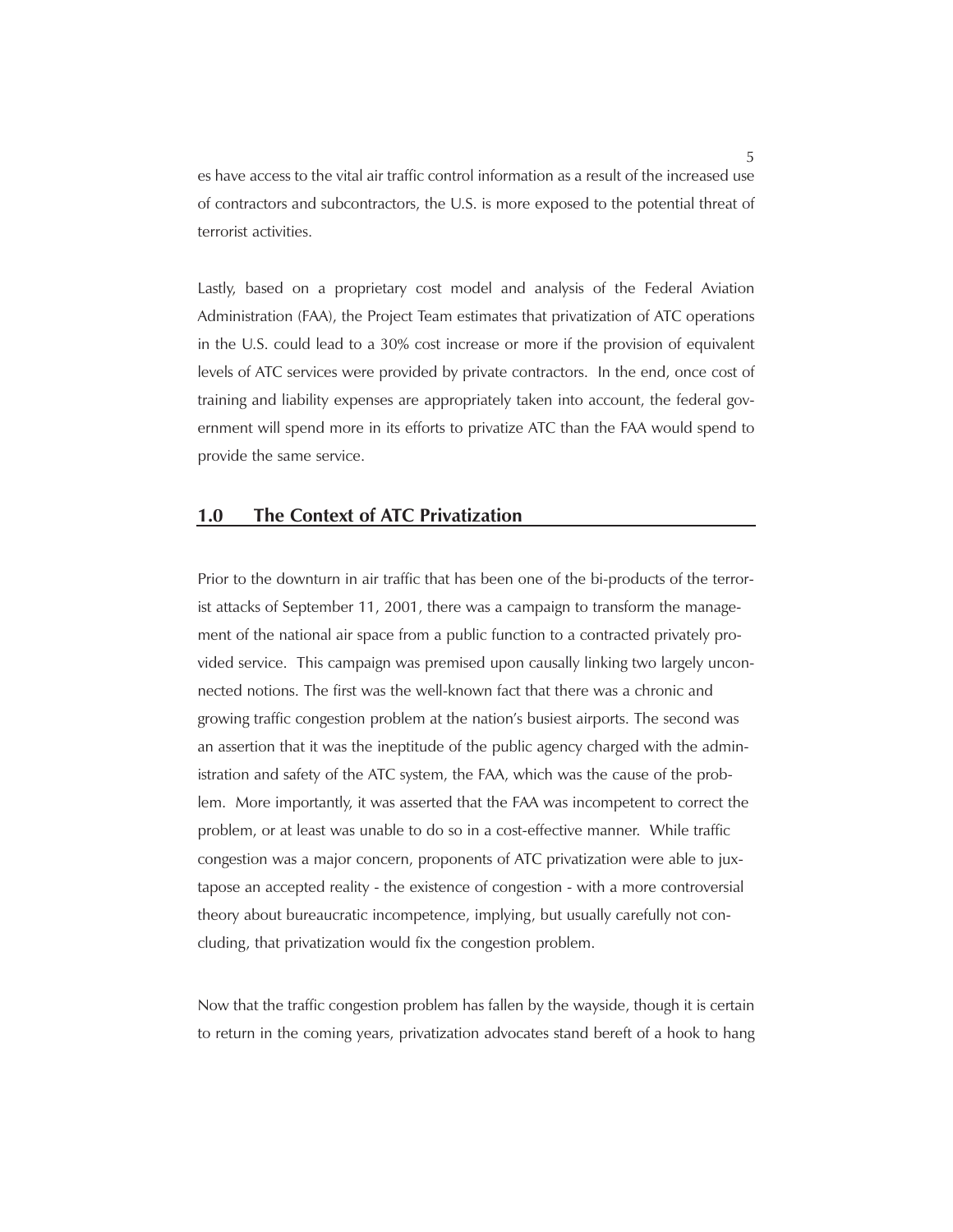their cause upon. The recent push for ATC privatization, brought to light by President Bush's amendment of Executive Order 13180, revoking the "inherently governmental" status of ATC work, seems to come without explicit justification and swims against the stream of federalization in related work; namely airport security. Privatization advocates have failed to outline specific problems that radical reorganization of the ATC should solve.

Without a specific and highly visible reason for advocating ATC privatization, proponents are now left to extol the presumed virtues of privatization in general, and attempt to apply them to the case of ATC. Three primary reasons for ATC privatization are given:

- 1. Reducing costs
- 2. Increasing the speed of modernization
- 3. Stabilizing funding

The general argument on all three of these rationales is that the FAA, as a top-heavy bureaucracy, is incapable of making the desired improvements itself, *and that the private sector is the best substitute.* While it is true, as is the case for any public agency, or private ones for that matter, that there is room for improvement, it is not clear why a private replacement bureaucracy will be an improvement over an experienced public one. At the most basic level, there is simply no clear cut explanation for the claim that the FAA's bureaucratic behavior is sufficiently egregious as compared to that of the Federal Bureau of Investigation (FBI), for example, to explain why removing it from direct responsibility will markedly address the three problems listed above. In order to sustain the case for as drastic a change as privatization, it is first necessary to clearly demonstrate that inept public management is either *the* source of the problem or at least that it is a significant factor in its creation. Then it is necessary to demonstrate why the establishment of a new private entity, as the successor to the FAA would solve the problem. This is especially true if the successor agency is itself envisioned as a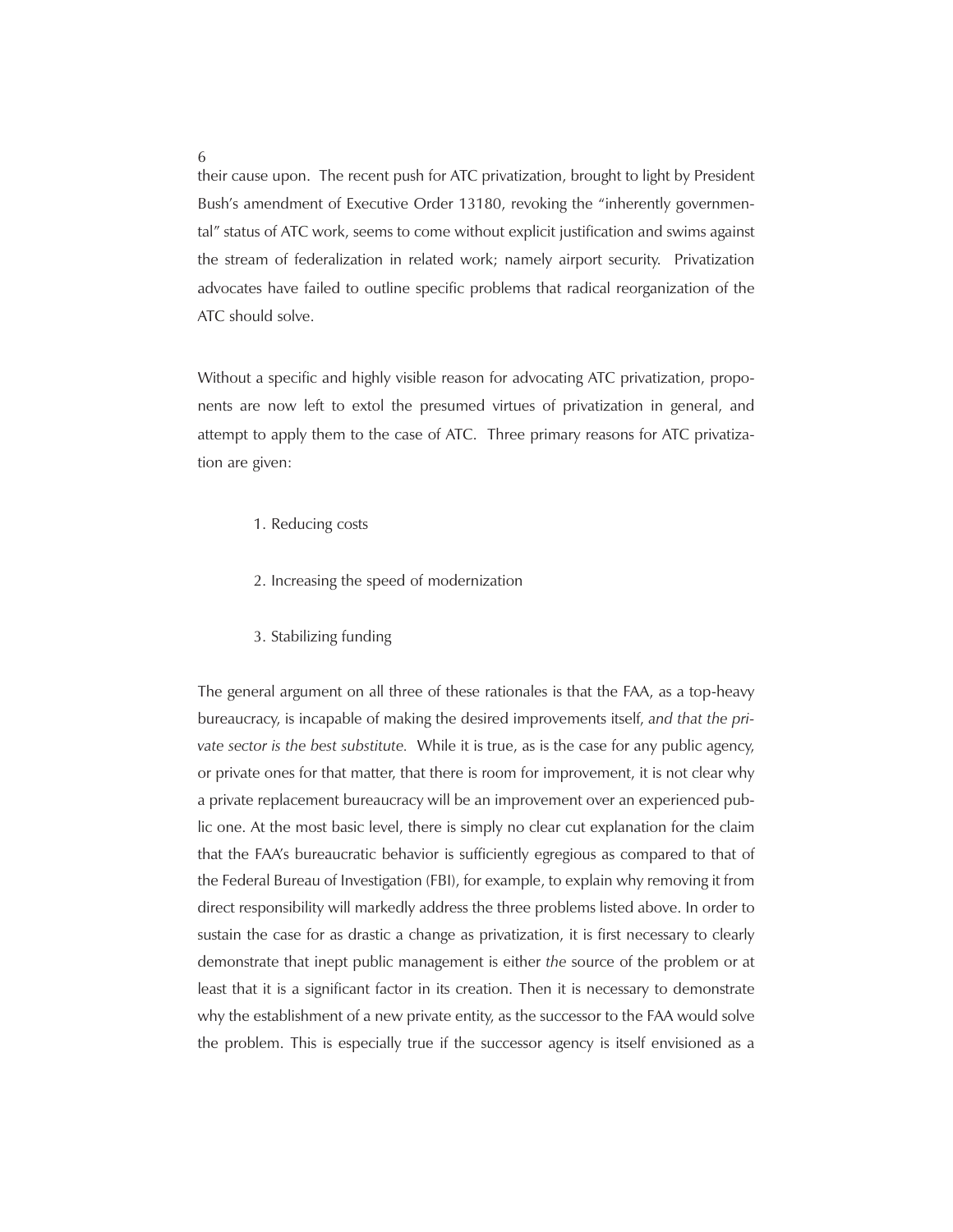unique corporate entity. It is not immediately obvious why the problems of one (public) bureaucracy will not reassert themselves in another (private) bureaucracy. From our review of the reports of existing privatizations and analyses done to date on the potential of a U.S. privatization, it is clear that neither of these has been demonstrated. They have merely been asserted.

Any serious commitment to improve the performance of the ATC system must start with a clear analysis of the problem and then link proposals for change directly to the problem. Cost and modernization issues at the FAA are not problems of bureaucratic incompetence. Rather they are multidimensional problems with far more powerful proximate causes. Among other factors, the pure scale of the enterprise, unmanaged growth in air travel, lack of adequate institutional support, and restructuring of the airline industry impact air traffic control efficiency. The ability of the FAA to respond is certainly a consideration, but it is not the determining consideration. Even if, for the sake of argument, one were to conclude that public management was the critical issue, any solution must reflect full cognizance of the nature of air traffic control work as a delivered service and the way in which an organizational change such as privatization would impact that work over time. That has not been done in any of the studies the Project Team reviewed. Instead the studies simply imply that a restructuring of economic incentives such as landing fees paid to a new agency, bonuses, and other rewards for employees will serve to alter bureaucratic behavior and cause the agency to handle more air traffic, more efficiently, and at a lower cost. While that is one possible outcome, it is equally, if not more, plausible that the incentives will distort behavior so that safety and security are jeopardized in the name of efficiency, that user costs will skyrocket, that the government will be forced into a massive financial bailout due to the inability to fully transfer associative risk with an air traffic control privatization, that the cost of the FAA's remaining security and safety responsibilities will swell as independent entities become responsible for implementation of safety standards, and that technological fixes will be implemented without adequate testing, bringing chaos to the air traffic control system.3

<sup>&</sup>lt;sup>3</sup> One can find examples of each of these negative outcomes in the privatization efforts in Australia, Canada, and the United Kingdom in turn.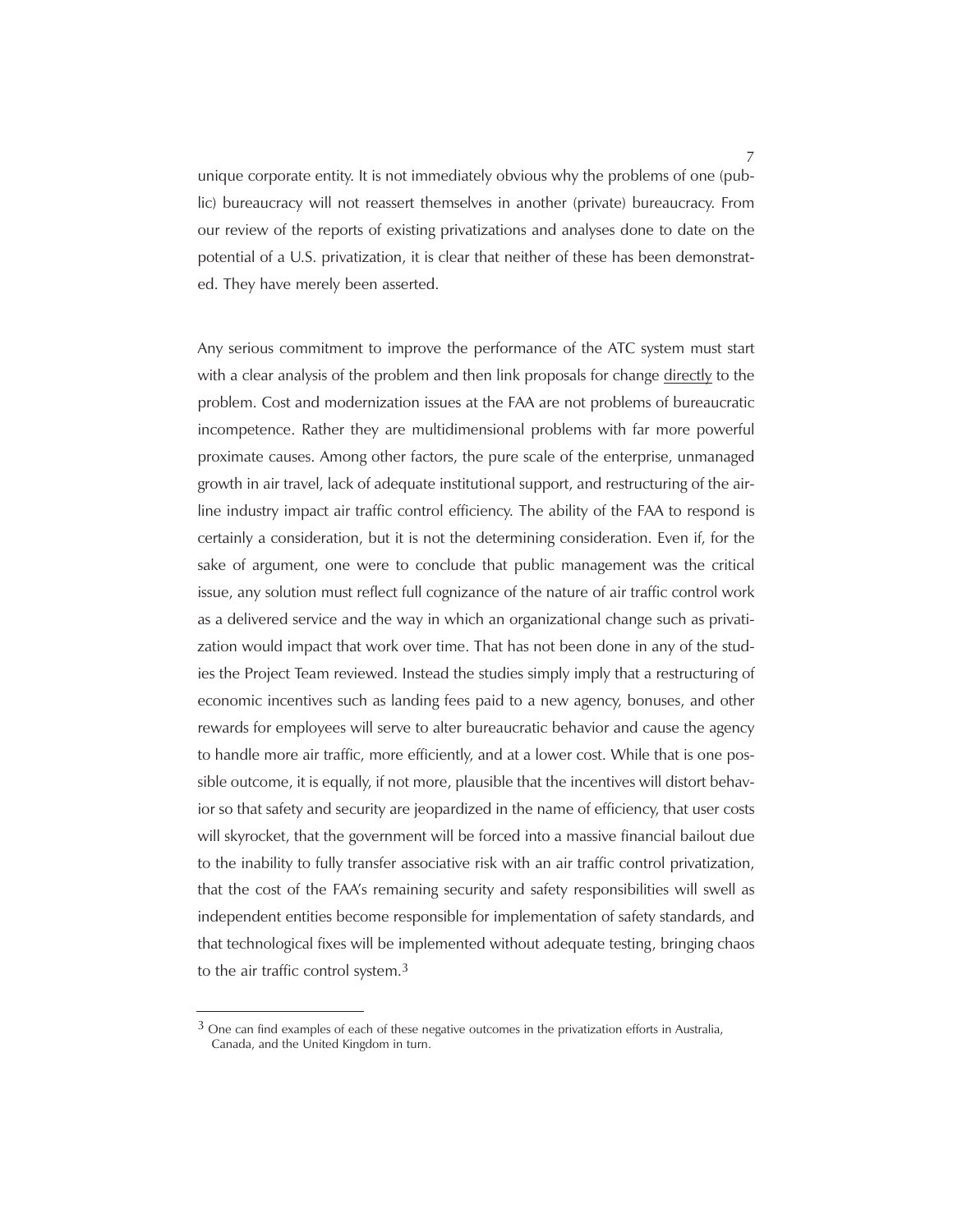8

In general, privatization is a blunt instrument of organizational change. In many ways it is at variance with much of the general consensus in the management literature that effective organizational change is a process of continual improvement focused upon the actual work of service delivery. To make a case for privatization it is necessary to demonstrate that the problem is so extreme that incremental improvement is unworkable. Privatization proponents assert that to be the case, but they never identify the specific basis within the FAA for this conclusion. Typically, privatizations are aimed at improving efficiency by introducing competitive behavior to a marketplace. It is clear to all parties, however, that there is no potential for competition in the air traffic control market. Air traffic control is too infrastructure dependent, and far too vital to our national interest to set up multiple competitive systems. Services cannot be rebid at any level of frequency if we hope to maintain continuity in a knowledge-dependent industry. Privatization advocates would agree with this assessment of the inherent impossibility of inserting competition into the air traffic control market. However, they turn to general notions found in privatization theory that assert that, because private organizations can provide economic rewards to employees who further the profit or surplus generating potential of the organization, it will become more efficient in fulfilling its mission. The privatization literature also suggests that public agencies are entrenched and intractable to change. However there is also management literature that demonstrates that public agencies are as amenable to improvement as private ones as long as the problem is properly specified.

Implicit in the theoretical formulation of privatization is an assumption that efficiency will improve because customers can take their business elsewhere. The threat of the loss of business is supposed to ensure that the private provider will create a better product for the organization's customers. But what if the private agency is to be the sole supplier? Economic incentives can quickly become a double-edged sword cutting against the interests of the consuming public. The generation of revenue and economic rewards will not necessarily redound to better management of the ATC system. It is also important to note that the ability to generate revenue surpluses and improved organizational efficiency are not the same. Especially when a private monopoly with less public accountability is proposed.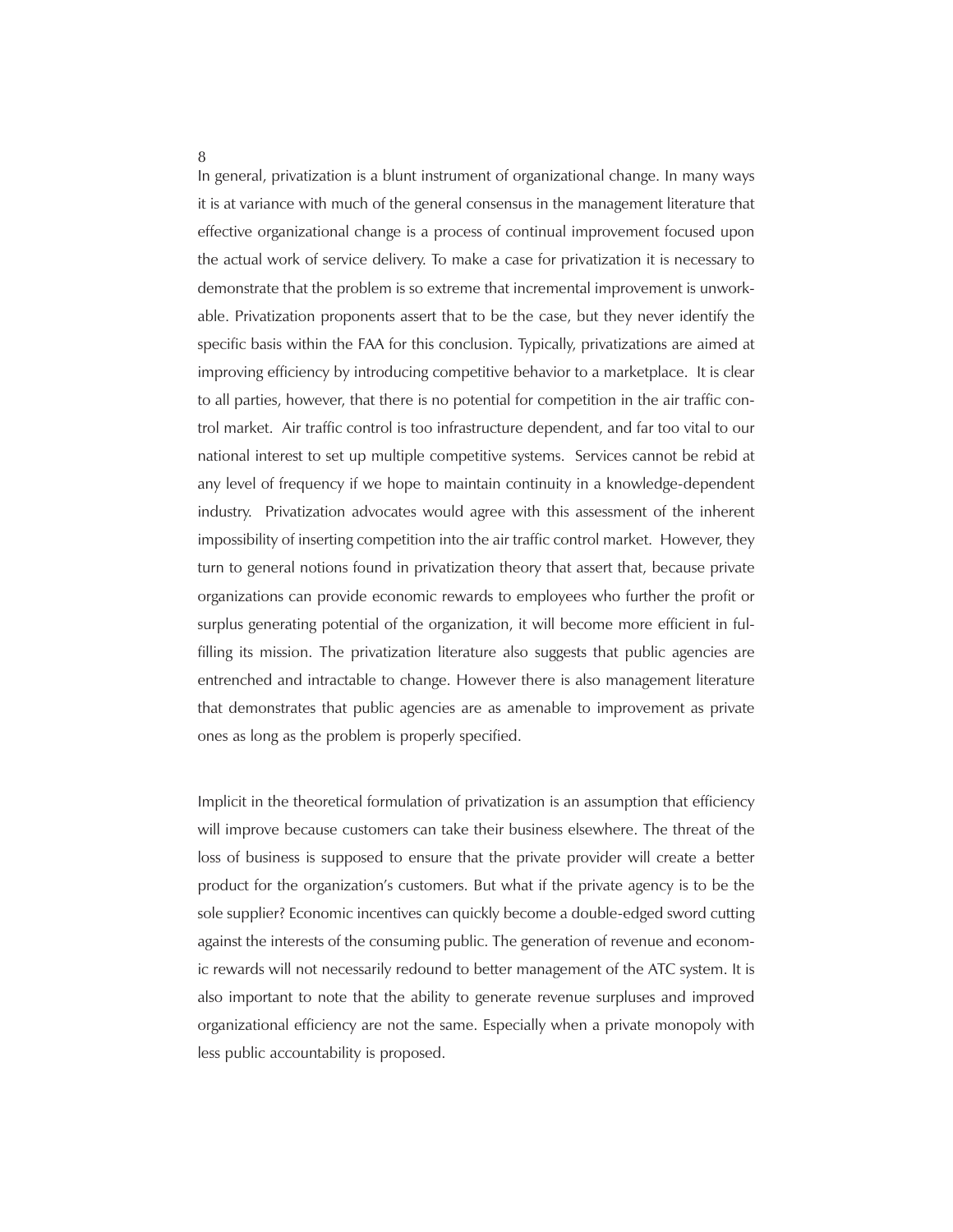Since any privatization of the FAA would take the form of a single agency, there are many reasons to look critically at proposals to privatize it, rather than working to improve it. A strong case can be made that substantial improvement in the management of the FAA will more reasonably occur through a process of internal reorganization than a wholesale switch in the organization delivering the service. This is especially true if the alternative organization will not be a market based competitive supplier of the service. Given that the base of expertise in ATC rests with the existing staff and management, the reality of any "privatization" will largely involve moving the same people into a new workspace to do virtually the same activities they were accomplishing prior to being privatized. A call for reorganization of an existing organization is not as dramatic as a call for privatization, but is likely to be more effective. In fact, when we take a close look at the proposed ATC system privatization through the lens of managerial efficiency, it is clear that it has little to do with solving air traffic control organizational problems. Rather, it reveals a simple ideological preference for deregulation and privatization regardless of circumstance. Privatization is central to virtually every domestic public policy proposal of the Bush Administration (except, paradoxically, air transportation safety<sup>4</sup>). It is part and parcel of the movements to privatize every public service from education to fire protection. Viewed in this light, it is clear that air traffic control inefficiency merely provides a rationale for change that is sought for other purposes. The danger in such an ideological campaign for change is that if it succeeds and privatization moves ahead, it is not clear that the change will be synonymous with improvement in a situation vital to all Americans. It stands at least as good, if not better, a chance of making things worse.

#### **1.1 International Comparisons**

Advocates are often fond of looking to foreign cases when expounding the benefits of privatization. This is certainly true in the case of ATC privatization.<sup>5</sup> Even a cursory

On November 19, 2001, President Bush signed legislation creating a federal Transportation Security Administration (TSA), which, among other things, employs and manages federal employees who conduct airport security screenings.

<sup>5</sup> See, for example, Poole, Robert and Viggo Butler, "How to Commercialize Air Traffic Control," Reason Public Policy Institute, Policy Study 278, February 2001.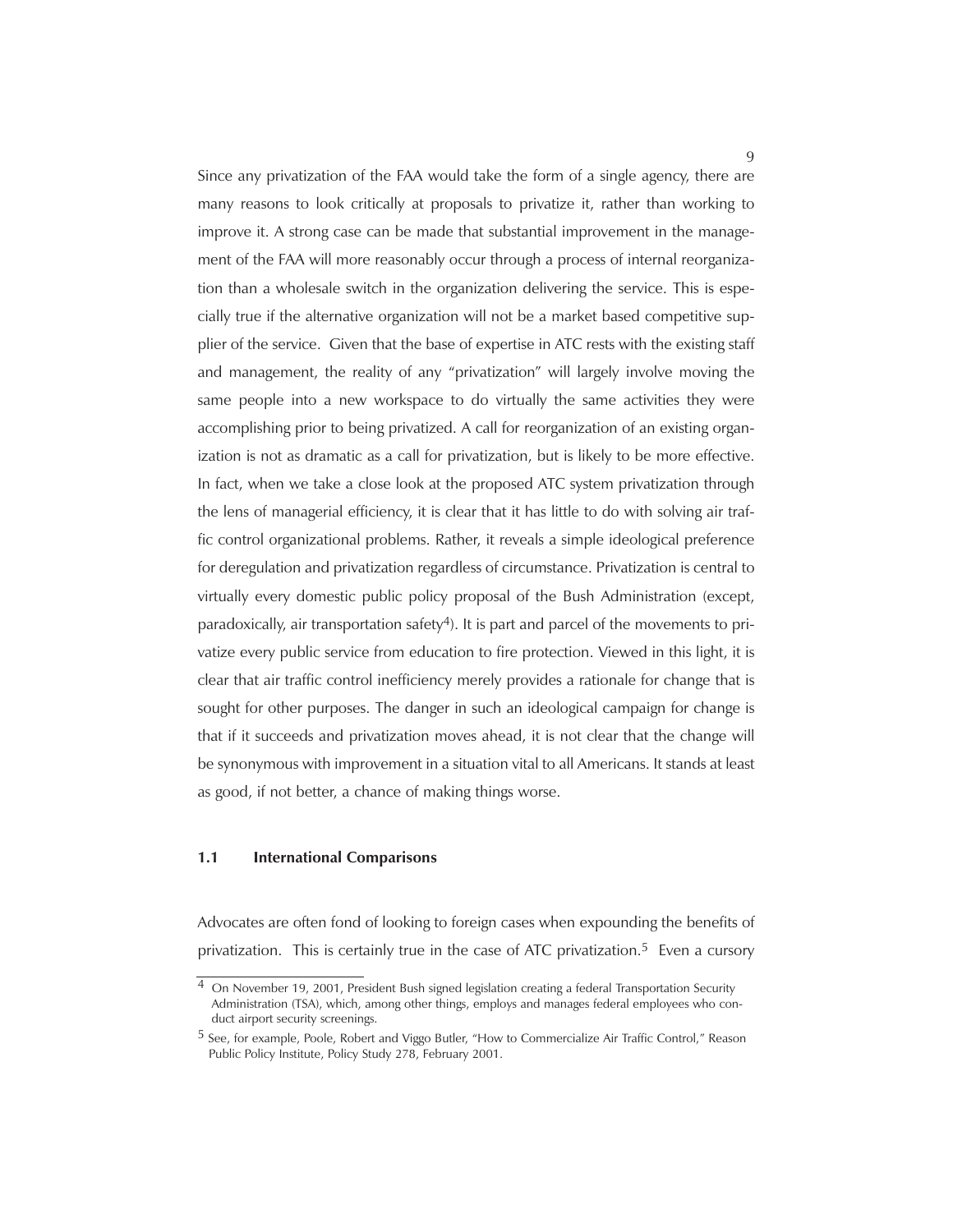review of private ATC provision in foreign countries, however, demonstrates the inherent dangers of the monumental change the U.S. is being urged to make. Three different "types" of privatization have been attempted abroad: (1) sell-off to a for-profit entity, (2) a private entity wholly owned by the government, and (3) establishment of a non-profit entity managed by a "stakeholders board". These are reflected by cases of privatization in the United Kingdom, Australia, and Canada respectively. Reviews of international cases of each type directly contradict the ability of privatization to effectively address any of the blanket concerns expressed by advocates – price, technology, or funding.

#### **1.2 Reduction of Costs**

Privatization advocates often presume a private "efficiency" advantage. Several ATC privatization efforts have been successful at reducing total costs. However, the "at what price?" question is rarely asked. Evidence from Canada and Australia suggests that the price is safety and employee satisfaction, both of which bring new costs. In Canada, NAV CANADA has been successful at keeping costs low by negotiating with Controllers to keep flexible schedules. As a result, fewer Controllers need to be hired and labor costs are kept low. The second result of this cost containment strategy has been an operational irregularity rate of two per 100,000 aircraft movements – over twice that of the American rate for a system 7% of our size.<sup>6</sup> Controllers in Canada are stretched to the point of being unable to perform their jobs.<sup>7</sup> Cost saving work rules have so infuriated controllers in Australia that a series of strikes have crippled air traffic movement for hours at a time at a high cost to Australians as a whole.<sup>8</sup> In both of these cases, cost savings strategies have translated to new, more serious problems with safety and efficiency.

#### **1.3 Increasing the Speed of Modernization**

A second claim of privatization advocates is that public bureaucracies have a poor

<sup>6</sup> ATCA Bulletin, April, 2001; Canada's total airline revenue passenger miles are seven percent of those flown by US carriers. Letters to the Editor, Wall Street Journal, July 24, 2001

<sup>7</sup> Montreal Gazette, March 21, 2002

<sup>8</sup> www.airservicesaustralia.com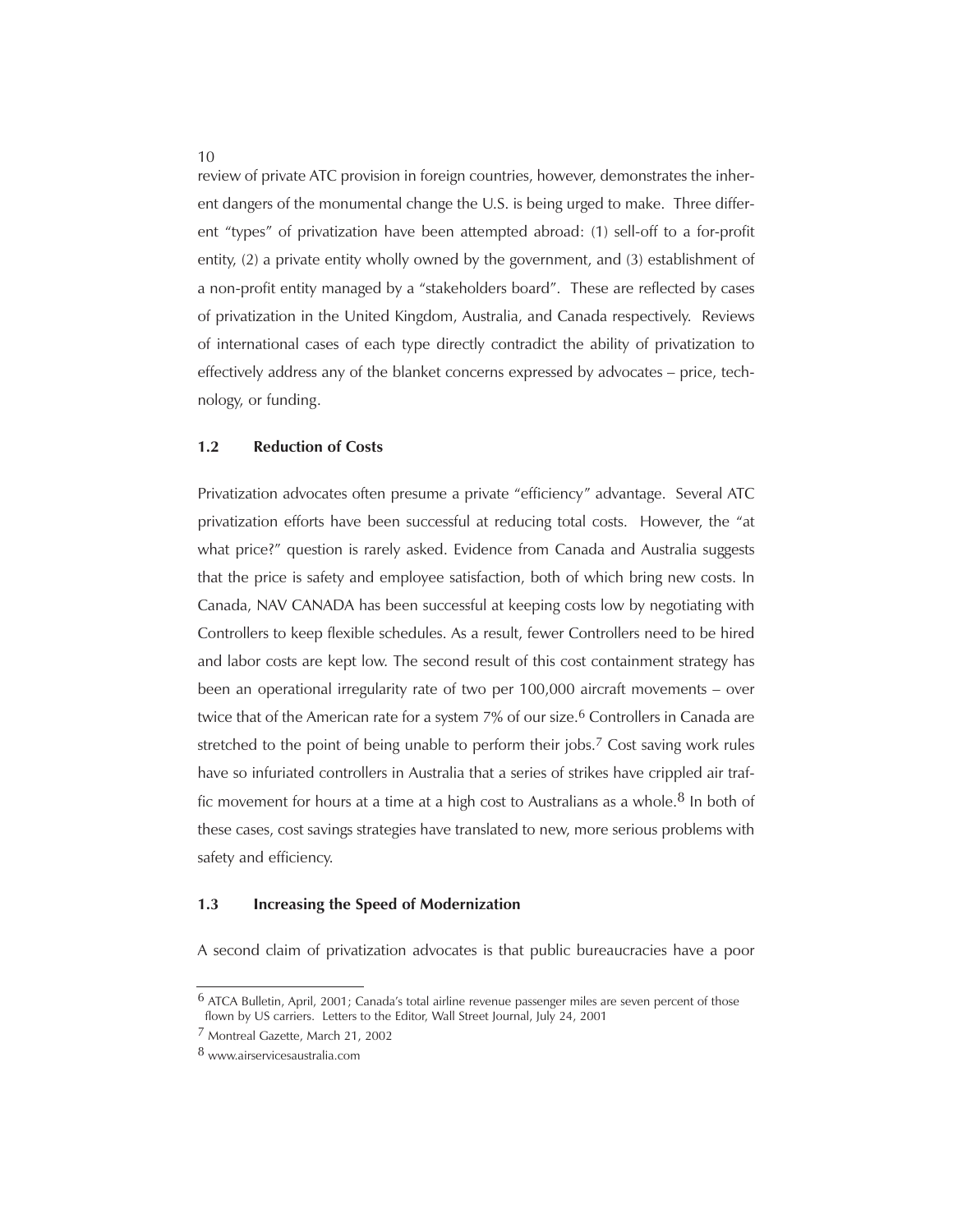record of providing modern technology and that private ATC systems would be innovative and speedy adapters of new technology. The Canadian, Australian, and British cases all demonstrate that this is in fact not the case. Technological "innovation" in Canada has consisted of waiting for the U.S. to develop new technology and then importing it. Cases where private ATC providers have attempted to hastily implement novel technology in response to "incentives" are even more disconcerting. In Australia, implementation of Airservices Australia's, The Australian Advanced Air Traffic System (TAAATS) has led to several technological failures, including a twelveminute radar blackout.9 In the United Kingdom, introduction of new software has caused severe disruptions and system shutdowns.10 Controllers in a new London area facility have been unable to make out the call numbers of planes on their new Sony screens, which is a major safety hazard. Anecdotal evidence from newspaper reports has suggested major inefficiency and safety hazards associated with private implementation of new technology in this vital piece of national infrastructure. Far from supporting the argument that privatization brings better technology quicker, international cases demonstrate a substantial risk of technological failure.

#### **1.4 Stabilizing Funding**

The third blanket claim common to most privatization proposals is that the funding stream associated with a private ATC provider would keep costs to users down, and isolate the government from the risk of escalating provision costs. Review of the Canadian and British cases both demonstrate cost escalations and increased user fees. In Canada user fees have increased several times since NAV CANADA's inception, and particularly since the traffic downturn of the past year. The system is structured in such a way that even when the control fee charged to airlines decreases, passengers end up paying more. By 2002, the average fee per-traveler increased from \$12 to \$22.<sup>11</sup> The user fee system in Canada has definitely hit travelers as ticket prices have increased dramatically.

<sup>9</sup> Daily Telegraph, July 8, 2000

<sup>10</sup> Daily Mail, March 28, 2002

<sup>11</sup> The Toronto Star, July 8, 2000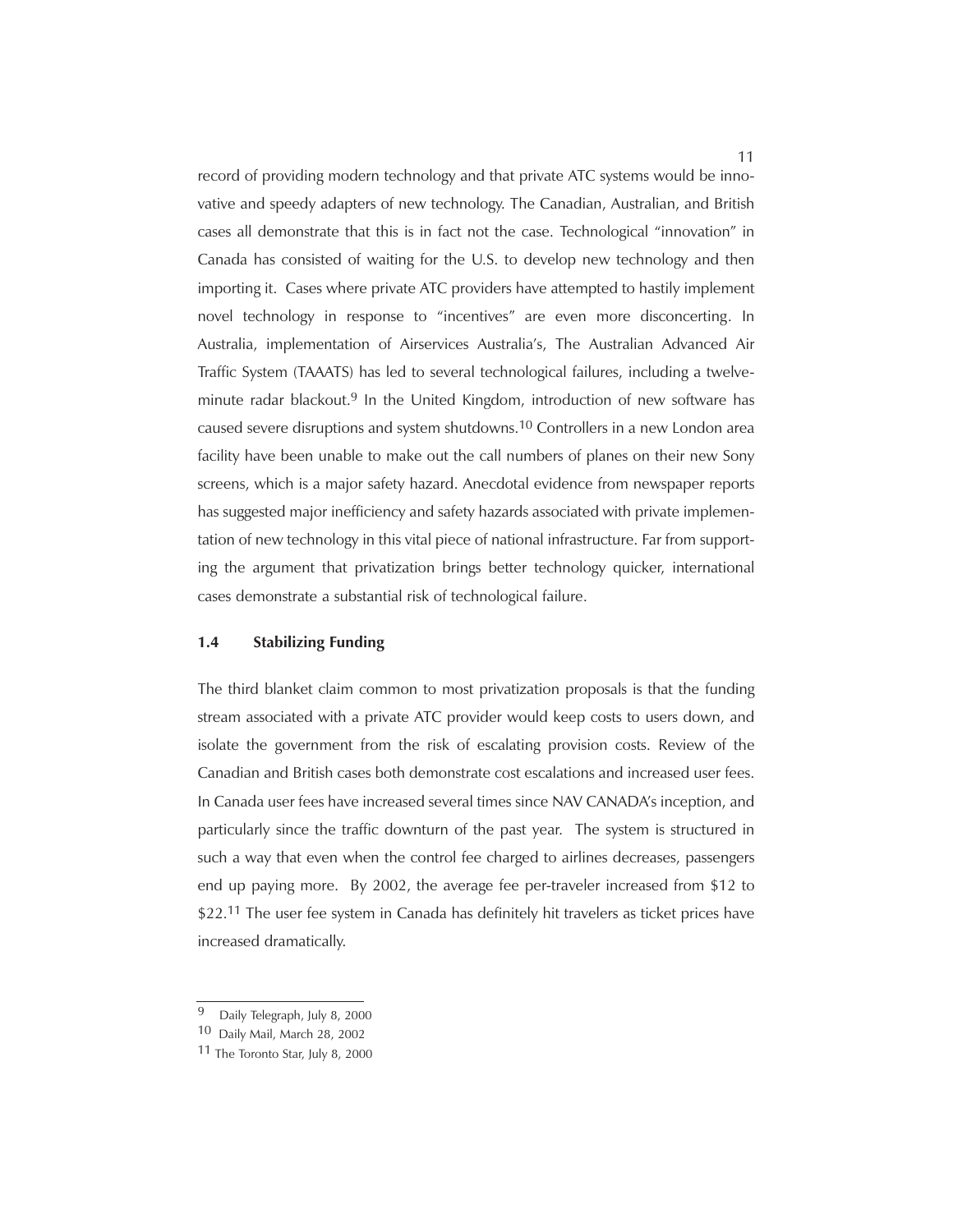The situation in the United Kingdom is even more problematic. The British privatized their ATC services by selling a 46% stake to a consortium of seven airlines, and an additional 5% to employees. The government retained 49% plus an extra "golden share." Over the past year the government has had to bail out the new National Air Traffic Services (NATS) twice, to the tune of \$131 million – about two thirds of the original sale price. The private sector holds 46% percent of the equity in NATS, but as the recent government bailouts have demonstrated, the private sector is assuming none of the risk. Air traffic control is a vital public service, one in which a shutdown or catastrophic failure would cripple the nation. Regardless of technical or legal responsibility, the government will always be in a position of having to ensure continuing service. As has been made clear by the British case, market-based privatization of the air traffic control system means that the government surrenders its vital assets, but continues to assume the costs and final responsibility for ensuring continuing service. This situation could not possibly be described as "stabilized."

#### **2.0 The Nature of ATC Privatization**

ATC privatization is significantly different than typical privatizations. Typical proposals to privatize public services involve specifying the service to be privatized and putting out a competitive request for proposals (RFP). The service is then turned over to the lowest cost qualified private provider. The assumption is that the existence of alternative suppliers is sufficient to discipline the contractor to perform to the agency's specifications. While there is a great deal of experience to suggest that this is not always or even often the case, the situation in terms of ATC does not even fit this model.<sup>12</sup>

ATC privatization differs from typical privatization proposals in two essential ways. It cannot be competitively bid and the FAA has to retain a powerful supervisory role in the name of public safety and security. Thus while ATC privatization is vaguely consistent with the larger privatization movement, the form that is proposed for it bears only a distant familial resemblance to the mainstream of privatization proposals. This difference is sufficiently crucial as it calls into serious question the potential effectiveness

<sup>12</sup> Sclar, Elliot, You Don't Always Get What You Pay For: The Economics of Privatization, Cornell University Press, Ithaca NY, 2000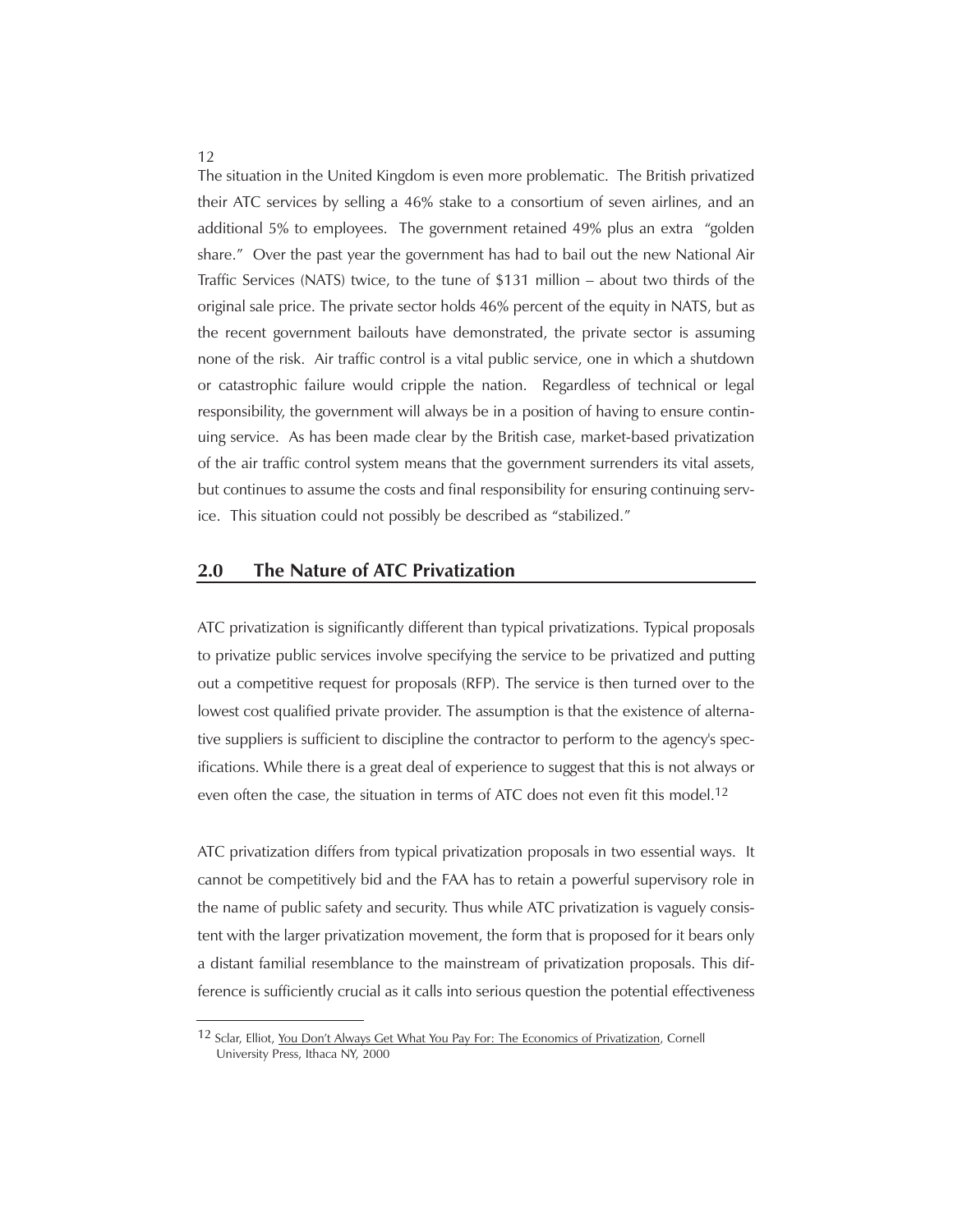of this privatization in its own terms. More importantly, if it is not effective in terms of the problems it is supposed to address, then the U.S. risks losing precious time and money in improving its ATC system. More importantly, it risks degradation rather than improvement in the system.

ATC is not and will never be a service subject to the discipline of the competitive market place. It fails the "yellow pages" test. There are no available private sector providers with listed phone numbers ready, willing, and able to sell a national ATC system on a moment's notice. Furthermore, the government could not create a competitive market for ATC services even if it wanted to. ATC does not lend itself to competitive market configurations. It would be inefficient to duplicate the costly advanced technology that modern ATC demands among many providers who would then compete to sell it to government. ATC is what economists characterize as a "natural monopoly." Situations of natural monopoly are situations in which, because of the large scale of operation and the high fixed costs in infrastructure, it is less expensive to have a single regulated provider.

Secondly and more importantly, because of safety and security considerations, it would be risky in terms of public safety to have private operators, either singly or multiply, each responding to their own internal profit imperatives, acting on their own operational protocols moving air traffic through the national air space. Review of the two recent examples in which the cost savings measures employed by private operators of public transportation services were directly or indirectly blamed for the May 10, 2002 "Potters Barn Derailment" in London, England13 and July 1, 2002 mid air collision on the Swiss-German border<sup>14</sup> further substantiate the significance of safety considerations when considering privatization.

<sup>13</sup> Six people were reported killed and 65 seriously injured after a train crashed just north of London, England May 10, 2002. Although the UK's Health and Safety Executive Department has not determined the direct cause of this accident-incompetent maintenance and slipshod safety inspection conducted by Railtrack, the UK rail infrastructure operator, seems likely according to several reports.

<sup>14</sup> A July 1, 2002 mid-air collision over Switzerland killed 71 people, including 52 Russian school children. Skyguide, the Swiss company that operates Switzerland's air traffic control system, asserted pilot error. However, further investigation indicates a systemic breakdown, including inadequate staffing, the fact that the communications link with German air traffic controllers operating on a degraded mode, that the collision alarm system had been taken out of service for maintenance, and general lack of clarity about the lines of responsibility and authority.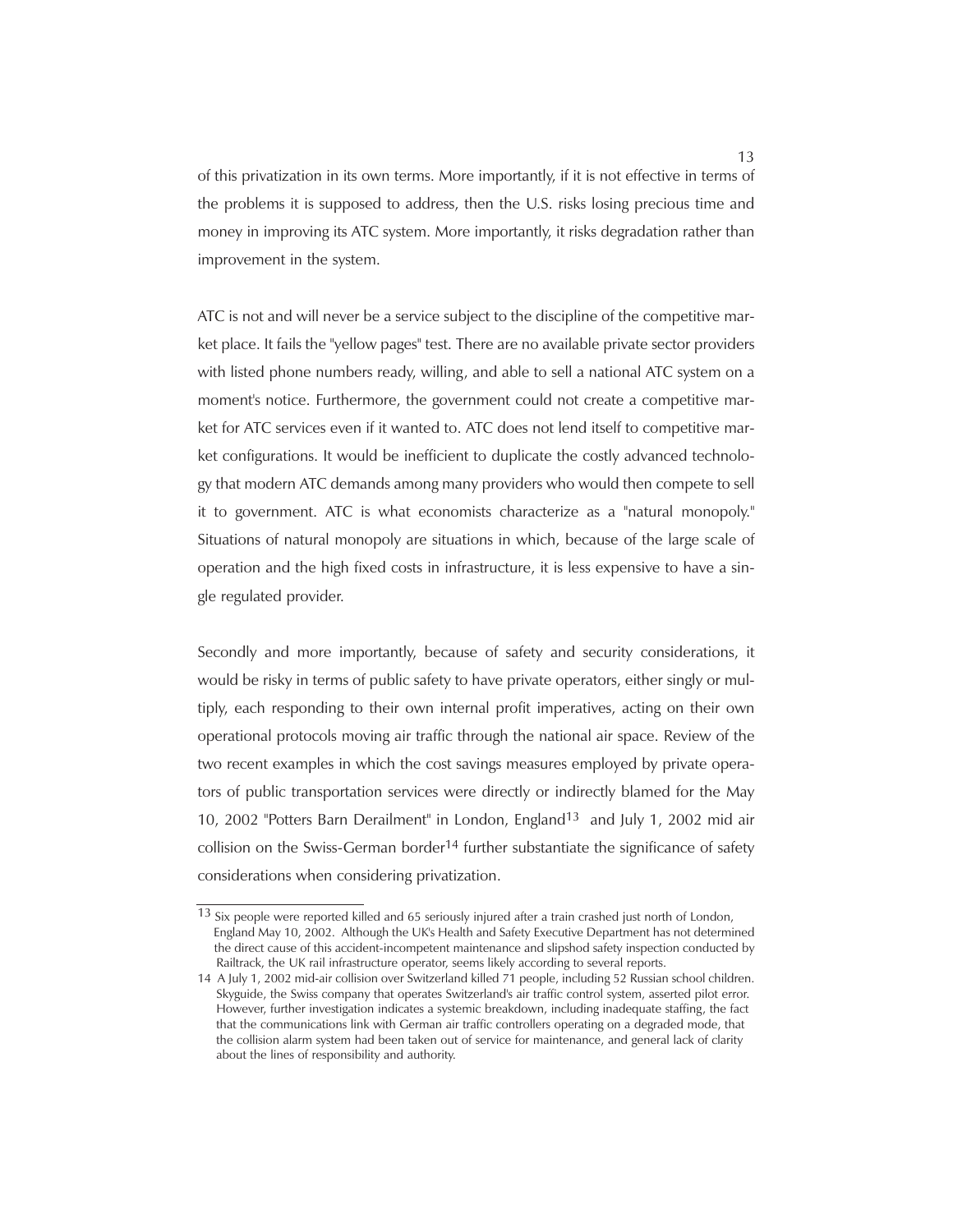This operational risk is only compounded by the security risk associated with private operators and their employees having unabridged access to the nation's air traffic control systems. In an address to the Senate Subcommittee hearing, US Senator Chuck Schumer stated: *"I don't need to spell out the absolute havoc and devastation that would result if cyber terrorists suddenly shut down our air traffic control system with thousands of planes in mid-flight."*15 With the increasing push for ATC privatization, access to sensitive information is further compromised without the necessary protocols and procedures in place to protect the public's interest.

In the final analysis, responsibility for air safety and security is considered an uncompromising responsibility of government. Even the most ardent privatization proponents are not willing to turn that responsibility over to either not-for-profit or for-profit companies.16 As a result in the ATC privatizations that have occurred elsewhere in the world and in the proposals for domestic privatization, the regulatory function for reasons of safety still reside with national governments. Thus for reasons of both market structure and public safety, ATC privatization proposals are all variations on the theme of semi-public operation.

At present there are two dominant and somewhat complementary and somewhat competing visions of ATC "privatization." The National Civil Aviation Review Commission17 advocated a serious reform of FAA internal operations, based on the establishment of a "Performance Based Organization" (PBO) within the FAA. The commission recommends that this PBO include an external oversight board and strong financial management incentives focused on the ATC and infrastructure needs of the 21st century. That model was effectively implemented in the December 7, 2000 Executive Order issued by President Clinton to establish an "Air Traffic Organization" (ATO) within the FAA. The ATO as envisioned in this executive order is more than a mere reorganization of an existing agency. It calls for the use of "strong incentives" to

<sup>15</sup> See Sen. Schumer address to the Senate Courts Subcommittee hearing examining new, state-sponsored cyber terrorist threats to the US security, February 13, 2002

<sup>16</sup> See Poole, Robert and Viggo Butler, "How to Commercialize Air Traffic Control," Reason Public Policy Institute, Policy Study 278, February 2001

<sup>17</sup> National Civil Aviation Review Commission, "Avoiding Aviation Gridlock and Reducing the Accident Rate: A Consensus for Change," December 1997 (http://www.faa.gov/ncarc/reports/pepele.htm)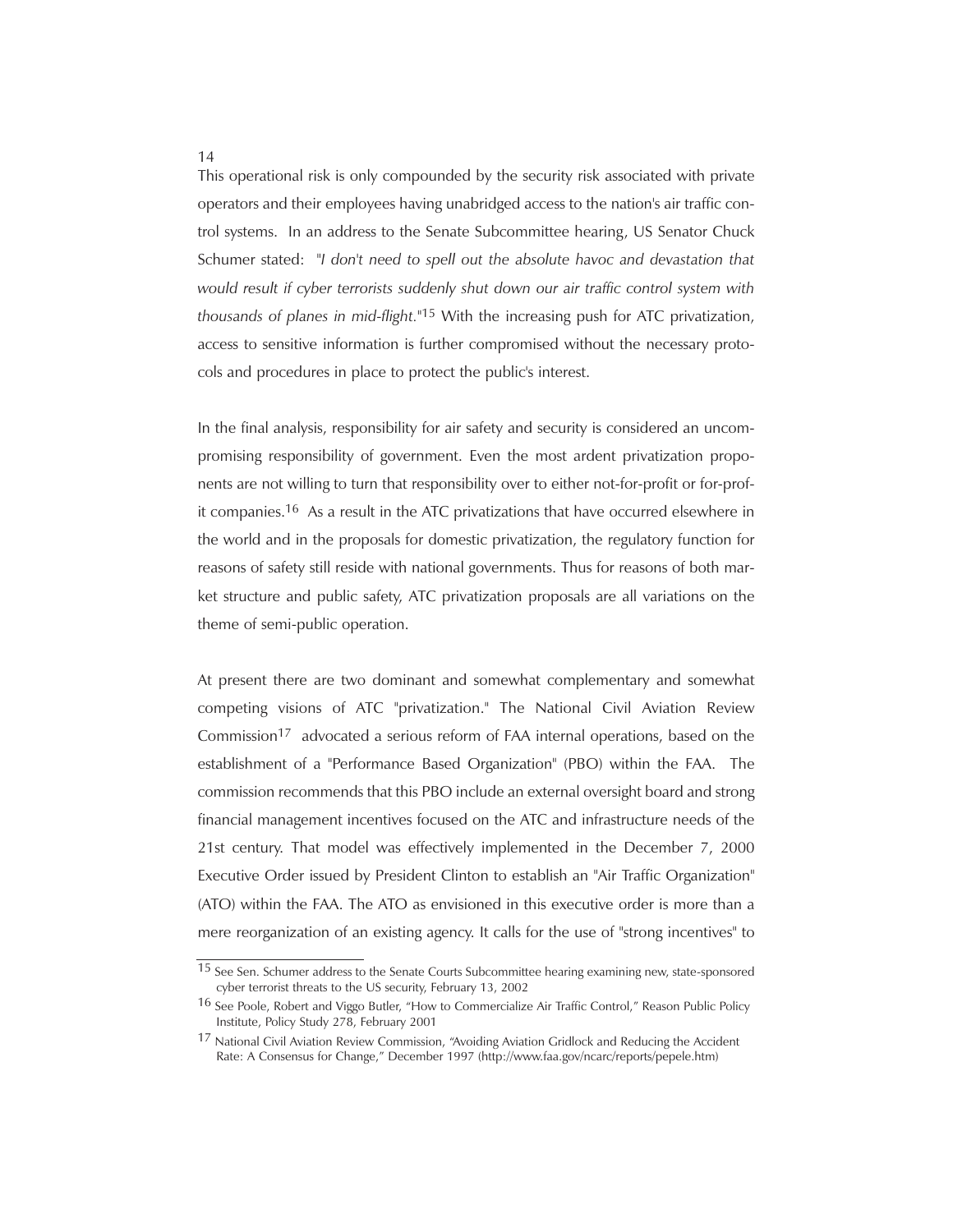motivate managers to achieve results. It calls on the new ATO to "consult with customers, the traveling public, including direct users such as airlines, cargo carriers, manufacturers, airports, general aviation, and commercial space transportation providers" in order to "satisfy the FAA's external customer needs." This reorganization is, as yet, not completed.

In the report accompanying the Executive Order, the White House called upon Congress to pass the needed legislation to permit the new ATO to replace existing excise taxes on passengers with cost-based charges on commercial users of the air traffic system. "The Air Traffic Organization needs to be able to price its services, in order to balance supply and demand in the short run and to know what steps are needed to meet customer demand in the long run."18 According to the White House, once this legislation is in place, and cost-based fees finance the ATO, Congress should also permit it to borrow funds from the Treasury or private capital markets to finance longterm investments in the ATC. As will be explained below, an ATO will need a stabilized source of funding. A fee driven system will destabilize cash flow and undermine the effective continuity of air traffic control provision.

The more radical suggestion seriously under consideration comes from the conservative Reason Foundation.19 They advocate a complete separation of the ATC system from the FAA. The Reason Foundation proposes the formation of a new non-profit institution, managed by a board of stakeholders (those with an interest in air traffic control) and funded directly through user fees. The FAA would retain an external safety supervisory function in the Reason proposal. The stakeholder board would be comprised of representatives of the various segments of the air carrier industry, pilots, airport operators and organized labor in the ATC field.

<sup>18</sup> The White House Report on air Traffic Control, December 7, 2000

<sup>&</sup>lt;sup>19</sup> Poole, Robert and Viggo Butler, "How to Commercialize Air Traffic Control," Reason Public Policy Institute, Policy Study 278, February 2001.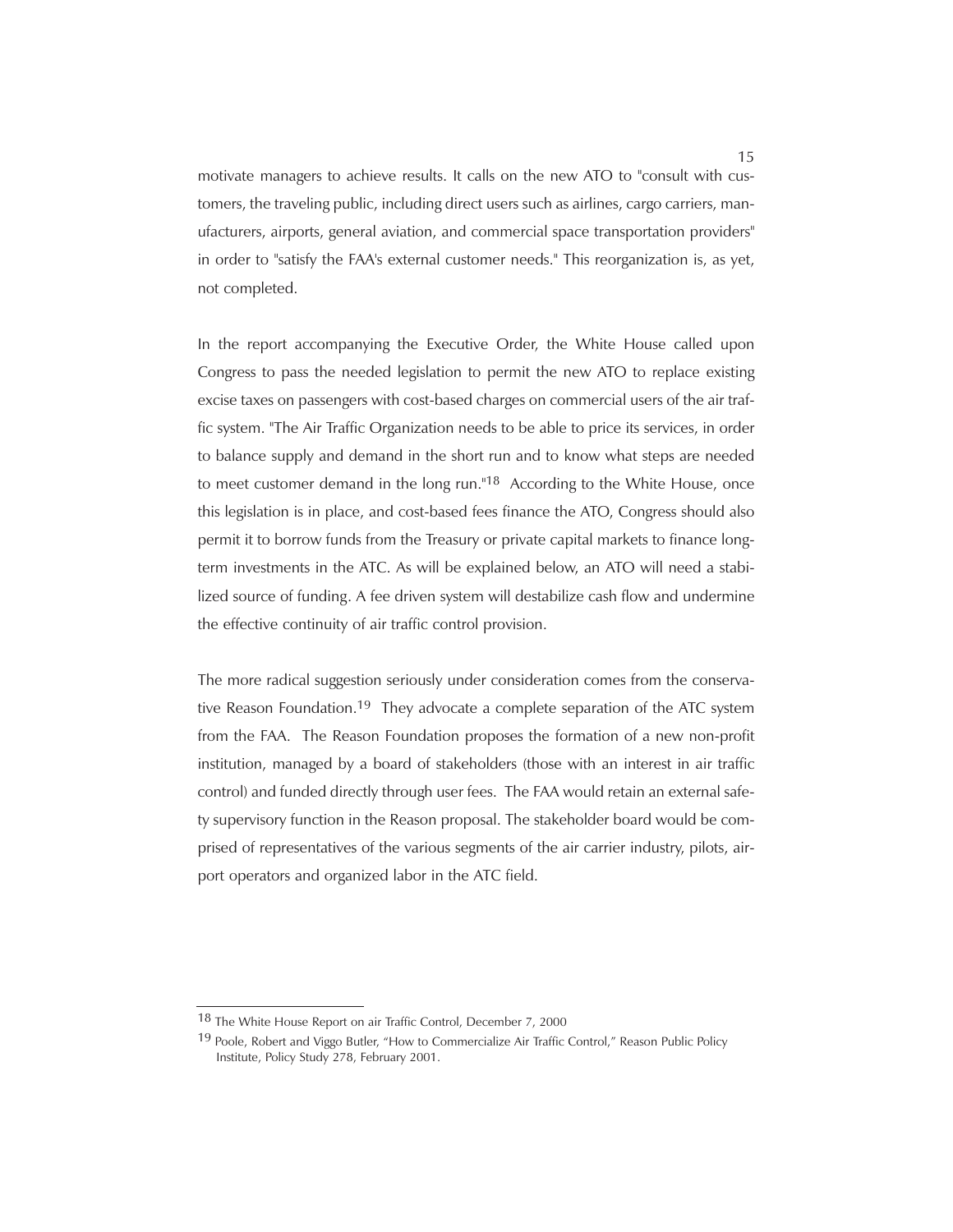# **3.0 Understanding ATC Privatization Logic** 16

There is a fourfold benchmark against which we measure the performance of any transportation mode: safety, convenience, reliability, and cost. In this case we are evaluating the implications of privatizing the management of the national air space. It is the central element of infrastructure in our system of air transportation. Consequently we need to assess the privatization proposal in the context of modal performance. Though improvement in safety is always possible, and definitely desirable, the American Air Traffic Control system is a highly effective provider of safe air travel.20 Certainly no proposal has suggested that privatization of the ATC function will improve the convenience of air travel. However on the third element, reliability, the existing system has generally done poorly and is expected to get worse again. In 2000, nearly half of all flights at major airports arrived late. About 1.9 million Americans were flying each day. Despite the current downturn in flying, that figure is expected to rise to about 3 million by  $2013<sup>21</sup>$  In terms of cost, many critics have suggested that the FAA is inefficient, but none have established that ATC is costing more than it should. Evidence from existing U.S. efforts to contract out tower operations demonstrates that ATC can be less expensive, but only at the cost of a reduced level of service. Critics have suggested that the FAA has not implemented Capital and Technological Improvement Programs as quickly as they should, and that this might improve if the ATC function were to be privatized. Evidence from the United Kingdom, and Australia suggest that this may not be the case.

Because the FAA manages the nation's ATC system, it must play a central role in any proposals to improve the situation. But what should be done? The answer is not easy because the problem is multifaceted. Any exact answer will depend heavily upon where one stands with regard to the relative problems and their sources. For example, from the point of view of the commercial air carriers the major problems are those of delay caused by the weather and the inability of the FAA to properly manage the air space, as well as lack of runway space. Runway space is not centrally controlled, and

<sup>&</sup>lt;sup>20</sup> "You could fly commercially every day for 22,000 years and not lose your life in an accident." White House Report on Air Traffic Control Reform, December 7, 2000.

<sup>21 &</sup>quot;Let pilots do it," *The Economist*, June 9 - 15, 2001, pg. 31; NATCA, 2002 (www.NATCA.org)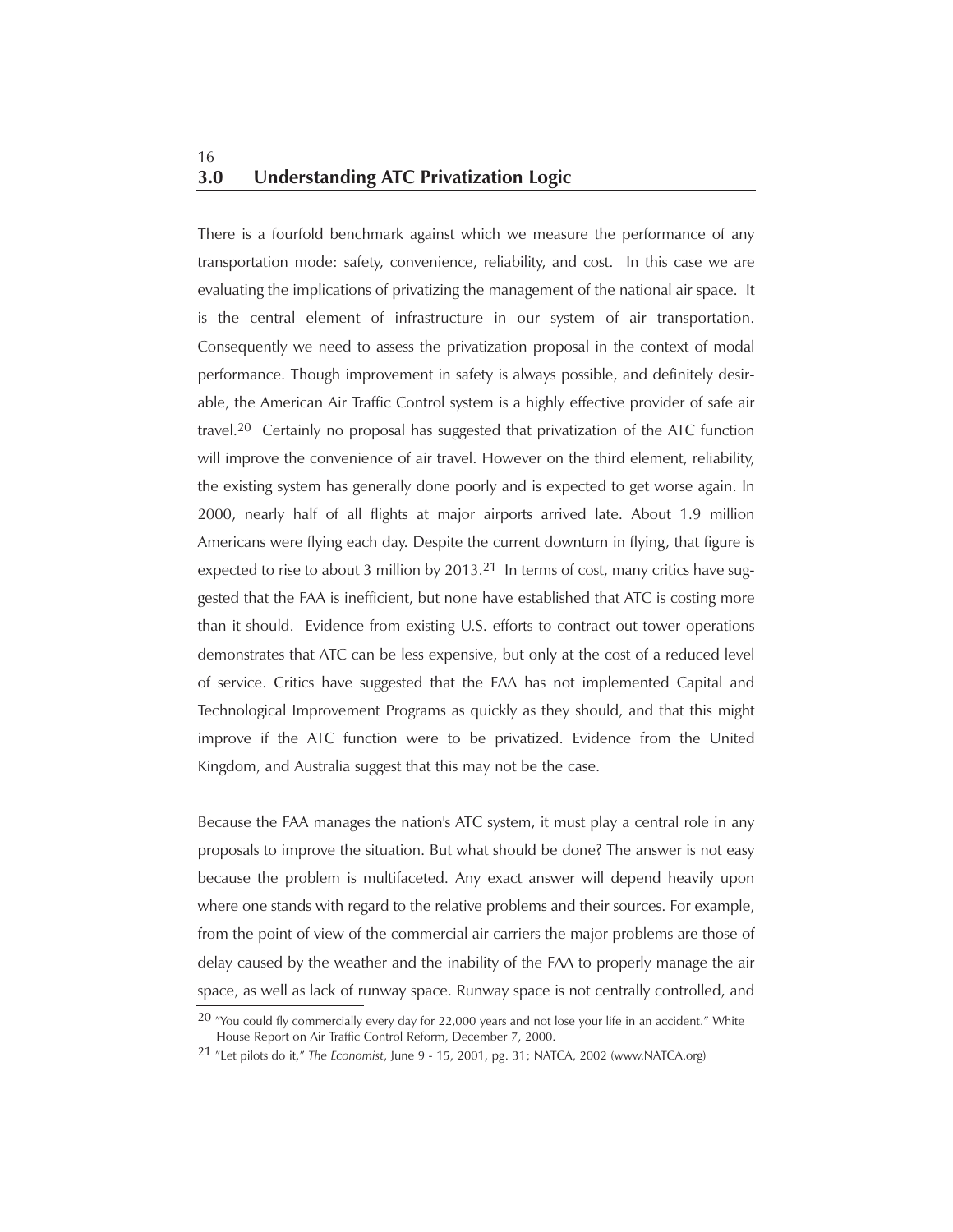therefore requires a more piecemeal campaign. The weather is taken as an uncontrollable given. But the FAA, viewed as a rigid bureaucratic manager that has failed to modernize the ATC system consonant with increasing travel demand, makes for a clear and specific target. From the FAA's point of view, they agree about the weather as a major cause of delay, but they cite the carriers for over scheduling flights with little to no regard for the capacity limitations of either the airports or the air traffic control system. The FAA also suggests that its ability to rapidly innovate new technology is hampered by the government's budgeting process. The federal government does not have separate capital and operating budgets. As a result, the funds needed for infrastructure investments by the FAA, have to compete with their operating needs as well as the needs of other federal agencies. By permitting the privatized agency to levy users fees, privatization proponents hope to overcome this problem. Theoretically, this may sound correct. Unfortunately, there are significant limitations as to the extent to which this holds true in reality-(1) there are limits as to what the customer will be willing to pay, and (2) the transportation industry operates within a cyclical marketplace. Additionally, there are implications with the type of technology that gets used, and there are other ways to solve the problem, all of which must be evaluated in terms of their long-term costs and benefits.

To bring some order to this debate, it is helpful to cluster the sources of the problem as being either on the "demand side" or "supply side" of the air travel market. In this context demand side refers to factors driving the market for air travel. The supply side focuses on the factors shaping the system's capacity to accommodate travel demand.

Demand side analyses point to population growth, the state of the economy, safety concerns, and deregulation as the principal drivers shaping the market for air travel. Demand side solutions essentially involve demand management innovations. These fall into two categories: creating substitutes for air travel and using pricing incentive to ration scarce airport capacity. In the former category are proposals to create attractive alternatives to short haul flights such as high-speed rail travel. In the latter category there are several proposals to use variations on what is called "congestion pricing" to ration scare airport time and runway space. Congestion pricing involves using higher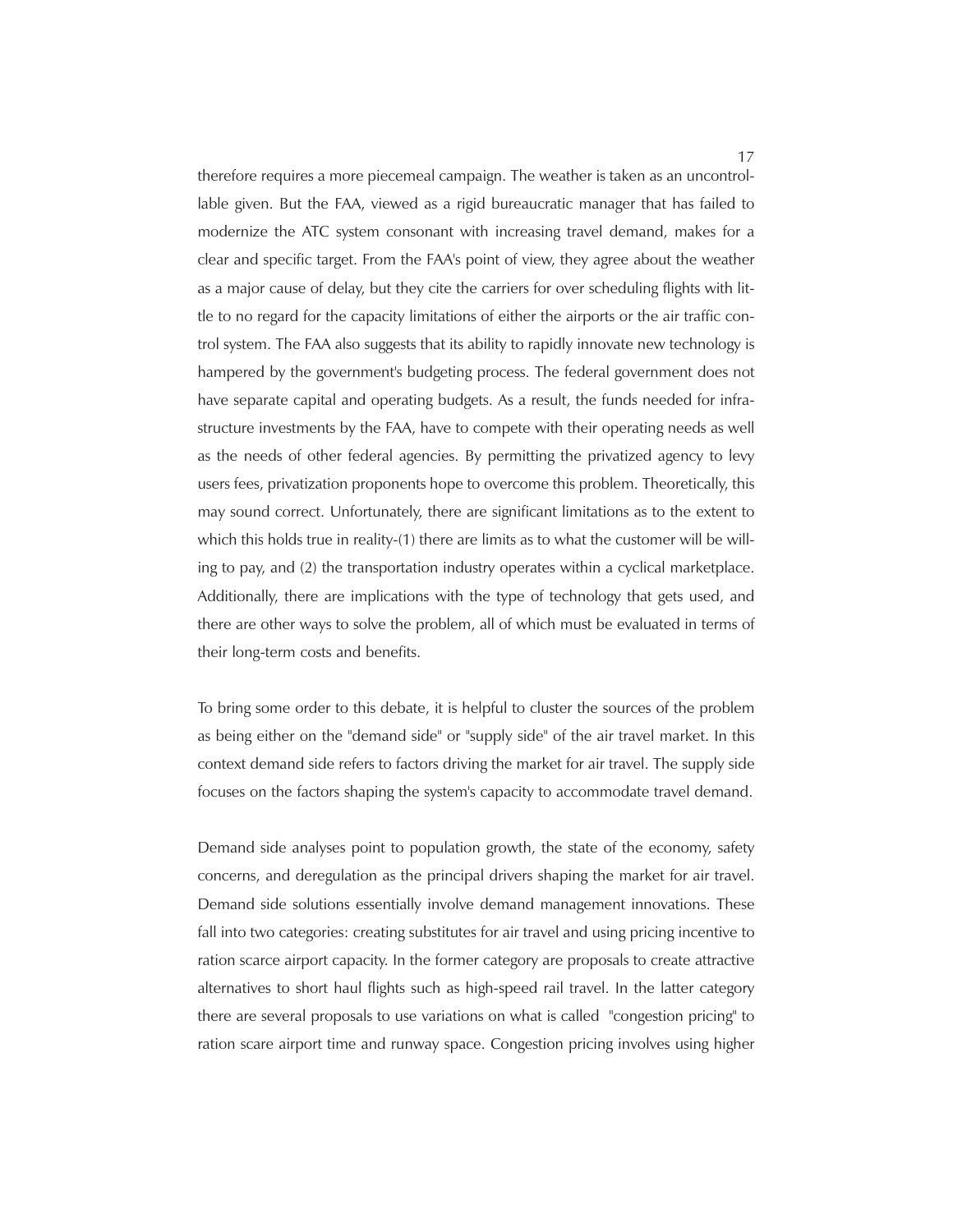user fees at certain peak periods to induce airlines and general aviation flyers to reschedule their travel to less dense periods.

Supply side analyses see the problem on the "sell" side of the market and seek to overcome the capacity limitations of the existing air transportation system. They seek to expand existing airport and air traffic control capacity to match the growth in air travel demand. The dominant supply side approaches to the problem involve finding ways to expand capacity by building new airports, building more runways, and modernizing air traffic control technology and practices.

A second supply side approach is more indirect. It sees the root problem as the inherent shortcomings of public management of the air traffic control system. For analysts who hold this view, the solution is the privatization of the ATC function. The National Civil Aviation Commission concluded in its 1997 report that as a government bureaucracy, the FAA is too top-heavy, and slow to change. The Reason Foundation asserts that privatization is necessary because the FAA is a "tax funded, top-down bureaucracy that's micromanaged by Congress instead of being a business that's paid for and responsive to customers." Privatization proponents argue that only by taking ATC away from the FAA will it be possible to effectively implement any of the supply side solutions identified above or the demand side solution of congestion pricing. These proponents see the lack of speed in the implementation of new technology as principally an organizational failure by a public entity. Their solution is to call for some form of privatization of the FAA. It is the strengths and weaknesses of these proposals and the assumptions that underlie them that will be the principal focus of the remainder of this paper.

While it is easy to grant that FAA's management practices, as with virtually all management practices, can be improved, it is not clear from any of these reports why the FAA is so bad that little short of a wholesale replacement of the ATC function is the answer to the cost, modernization, or funding problems. The central question then is whether privatization will add significant value to attempts to improve air travel. As is demonstrated below, the proposed privatizations can generate a new set of problems that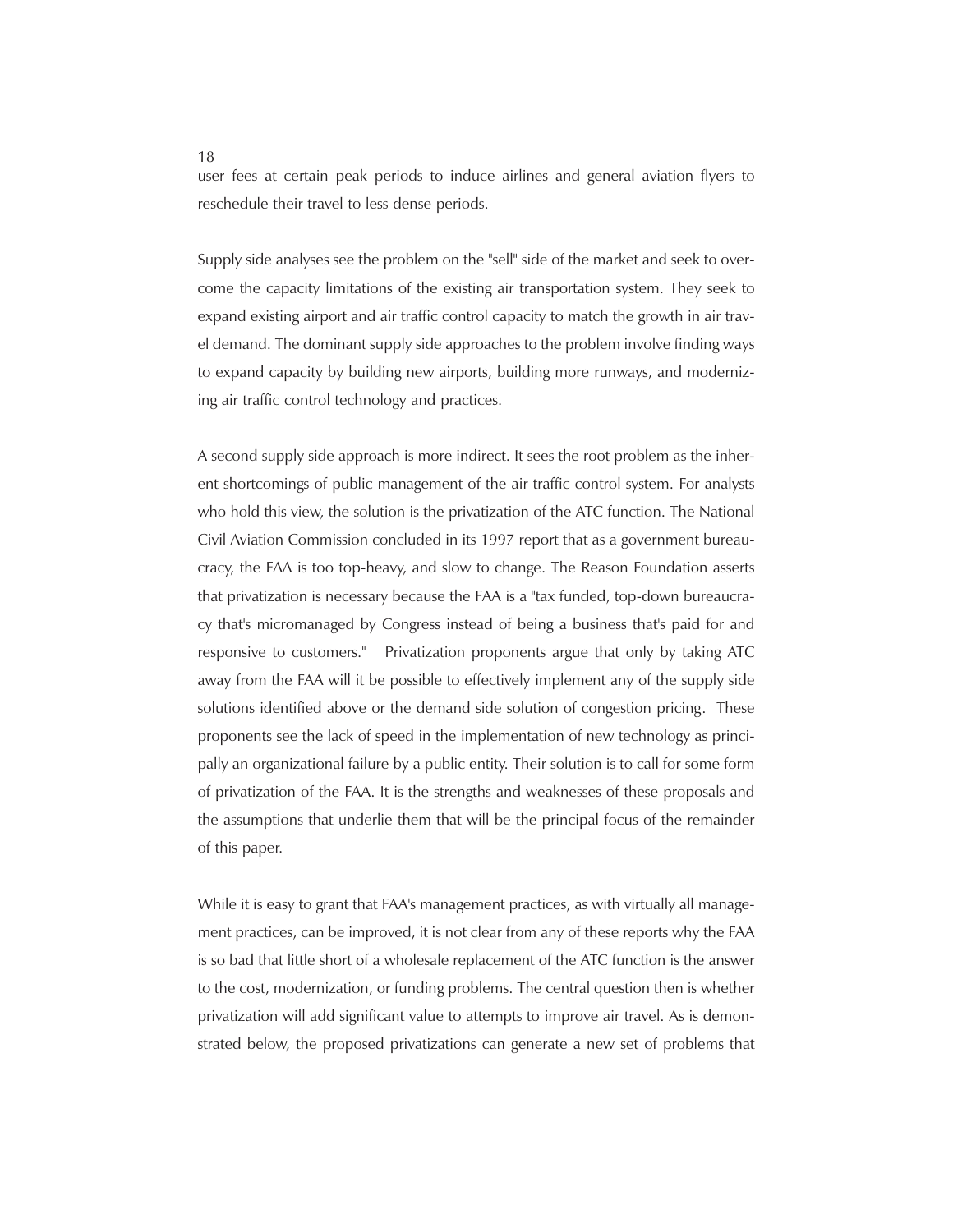could lead to a decrease in reliability, lack of technological innovation, and cost increases. Therefore given that the case for privatization is far from open and shut, it is important to understand the pros and cons of various courses of action with regard to FAA reorganization.

The reorganization debate is more than a debate over the economics of organizational behavior. It is also a debate about political economy. Some segments of the air travel industry stand to garner large economic gains if ATC privatization is implemented. Others risk losing some advantage and therefore oppose privatization. However such an important policy decision must be made on the basis of fact and not political economic advantage or ideological predilection. To fashion a context for taking many other elements into account, this paper will focus on answering four questions. How well do proposals to privatize the ATC system accord with the travel problems the nation faces? Along with gains, what are the costs that privatization will impose? Do the gains exceed the costs? What other alternatives should policy makers be considering?

# **4.0 The "Business" of Privatization**

A presumption underlying both the National Civil Aviation Review Commission proposal for a Performance-Based Organization, the Reason Foundation proposal for a governmental corporation, and the Clinton Administration's executive order establishing an ATO is that ATC is essentially a "product." As such, it could, with little difficulty, be provided to the FAA under contract by a "business." Consistent with this product/business approach, ATC privatization is often referred to as "corporatization," or "commercialization" in the relevant literature. The problem with such theorizing by analogy is that while it is intended to illustrate that ATC is just one more marketable product, it, of necessity, oversimplifies the complexity of "the product." It overemphasizes the final service, actual guidance to in-flight aircraft, but it de-emphasizes the important qualities of ATC as an element of our national public infrastructure. The system of physical structures, communications equipment and a continuing and reliable supply of highly trained and loyal personnel that generate the actual guidance service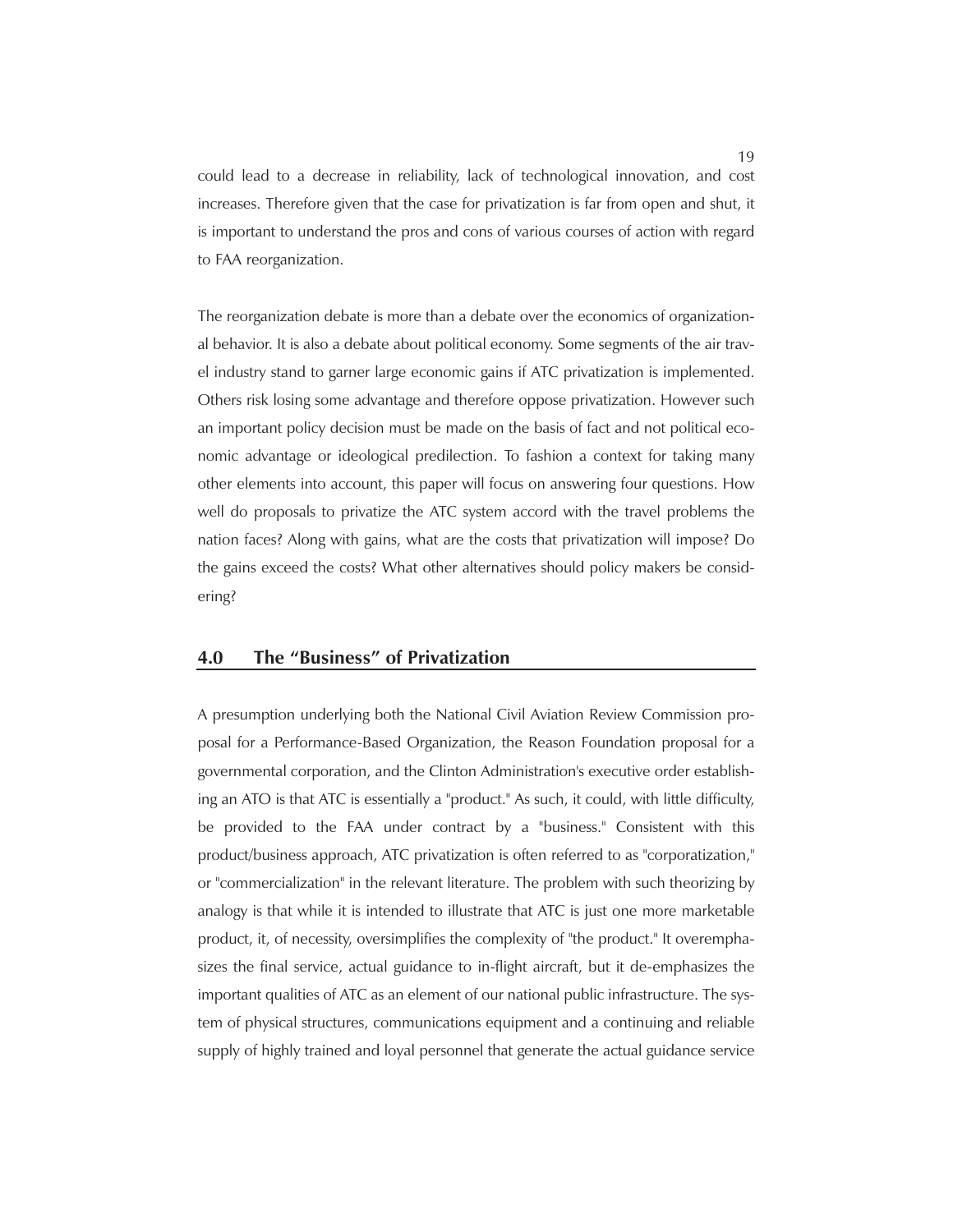is in reality a single piece of our national infrastructure. The actual service is the outcome of the soundness of this infrastructure. For these reasons, it, in and of itself, can never truly be a product offered for sale by private suppliers in a market-like setting. As a result the discipline of market competition and the metaphor of business cannot be invoked as a safeguard for our public assets. However by urging us to adopt the view that ATC is just one more saleable product, privatization proponents divert the policy discussion away from choices about effective agency reform and stewardship of public assets into a discussion of choices about styles of market regulation. The bottom line risk in this dialogue is that it threatens the long-term stability and security of our national air space. The well being of this air space is crucial to both our national security and commercial prosperity.

The "business model" metaphor also fails because it does not come to grips with the nature of actual ATC work. The production of ATC is labor-intensive work. Although there is a great deal of expensive physical capital in the form of buildings and equipment, the largest proportion of operating costs for ATC is personnel related. Studies undertaken by the National Research Counsel (NRC) demonstrate the extent to which both the quality and quantity of ATC service reflects the skills that the staff brings to its work. The staff in turn responds to the context of professionalism within which they work. The argument for privatization never makes clear how and why a "corporate culture" will improve the work environment and professionalism of air traffic control work. At best they suggest that economic incentives could be used to enhance productivity. While the importance of fair compensation should never be underestimated, it is only part of the job market equation for highly skilled and well-educated workers who have other options. Consequently in contemplating meaningful reform within the FAA it is necessary to start from a complete appreciation of the work environment of air traffic controllers. A top-down privatization will have less to do with improvement than would a better, bottom-up understanding of their working conditions and the kinds of improvements they deem necessary. Privatization, because it relies on contractual relationships, requires simplified staffing standards that the FAA can easily check. However, as the NRC found, it is almost impossible to develop objective standards for this labor-intensive work as "the issue of appropriate staffing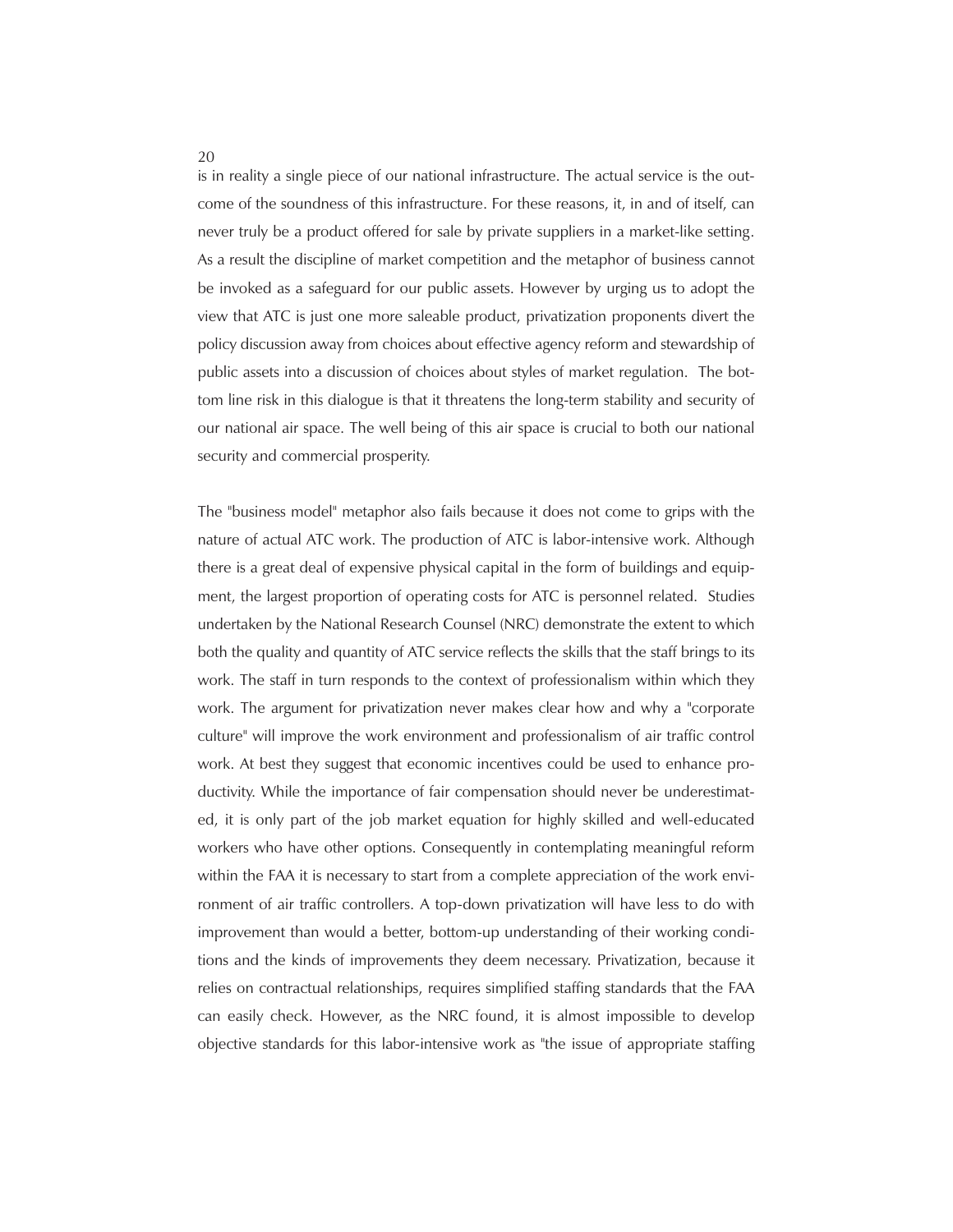levels is not simply a question of science and models but involves a long and frequently contentious debate over work rules, productivity, compensation, management practices, and other issues."22

No proposal to privatize ATC calls for absolving the FAA of ultimate responsibility for the safety and security of the national air space. Indeed the Civil Air Navigation Services Organization (CANSO), the international industry association of privatized ATC systems, flatly states that "commercialization does not...mean that…the government can abdicate its responsibility for the provision of air navigation services."<sup>23</sup> Moreover, even if the commercial ATC operator is permitted to set its own fee structure, some residual oversight of rate setting will need to remain with the FAA given the monopolistic nature of the service. Given that, from a policy point of view, the only relevant questions concern the costs and benefits of a highly regulated monopoly versus direct public operation. Even NAV CANADA, perhaps the most thoroughly privatized of the ATC systems to date, grants residual safety regulation to Transport Canada.

One of the strongest arguments for privatization is found in the belief that it will save money. It is suggested that privatization will cut the bureaucratic waste out of the operation. This is done by a methodology that can be referred to as "psuedo benchmarking." Benchmarking is a time honored management tool for comparing the performance of an organization with an outstanding peer as a way to assess its performance in terms of effectiveness and efficiency. However it is, at best, only a first approximation as no two organizations are ever identical. Differences matter and must be taken into account. The Reason Foundation, in its attempt to argue for the cost savings of privatization, cite the cut in the size of the Canadian ATC system when it was converted to a private operation with the creation of NAV CANADA. There are clearly problems with such a comparison between a system the size of the U.S. system and the Canadian system, which is only a fraction of the size. But, more importantly, as the NRC study shows, the cut in staffing at NAV CANADA may represent a decrease in quality. Quality in this case translates into passenger safety and national security.

<sup>22</sup> TRB Special Report #250, pg. 1

<sup>23</sup> CANSO, "Corporatization of Air Navigation Services," A Special Report, August 1999, pg. 4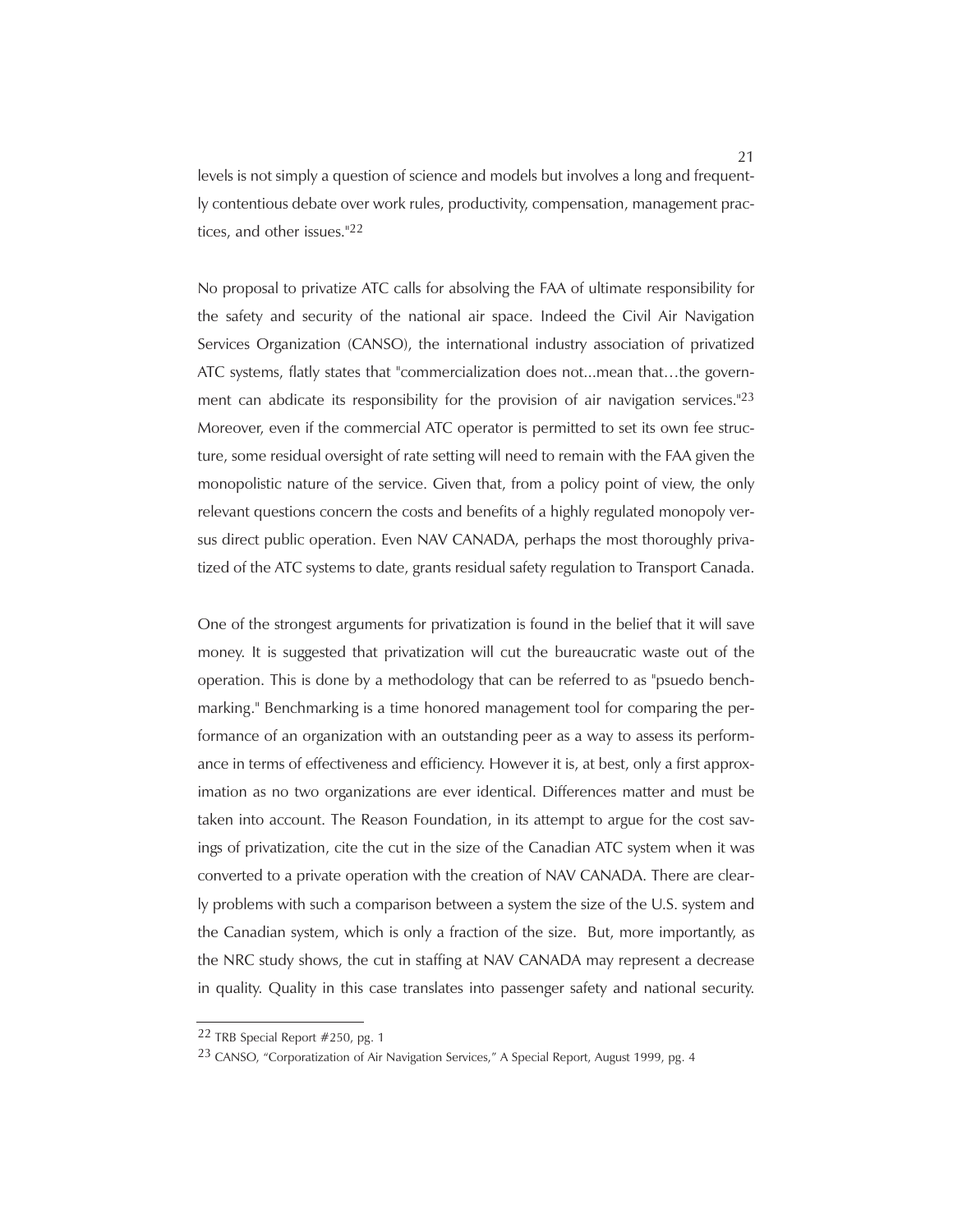Situations in which these differences are not duly noted are situations of psuedo benchmarking. In general the studies of foreign experience with private ATC never assess its direct relevance to the U.S. They merely infer that it is relevant.

# **5.0 Privatization and Public Finance**

One of the largest dangers in privatization of the ATC system is that such a privatization is not really what it purports to be. It is billed by its advocates as an attempt to improve the efficiency of the ATC system. In fact it is really a battle for control of public funding. All the foreign ATC privatizations and the one proposed for the US have one element in common. They all work on the assumption that the system will be selfsupporting via user fees. The notion of self-support via user fees is consistent with the business model. However it has two major problems. The first concerns the equity nature of the funding. The federal government presently finances air traffic control. Air travelers, in part, pay some of the costs via an excise tax based upon the value of their tickets. It is to some extent a progressive tax, in that people who purchase first class tickets tend to be more affluent than those who sit in coach. The excise tax on first class tickets is higher than the tax on coach tickets. A switch to a flat per seat fee structure means that all travelers pay the same user fee. As a proportion of a lower fare ticket the fee would be higher. To the extent that air travel is price elastic, this switch means that the most budget conscious travelers bear the highest proportion of air travel costs for a privatized ATC system, either out of pocket or by simply cutting back on air travel. That in turn means that the low cost carriers bear a disproportionate share of the costs. Undoubtedly they will (rightly) protest the loudest over any attempt to switch fee structures. To a large extent the move towards privatization represents a move toward a firmer hold on the industry by the largest carriers. As a matter of equity, the cost will be borne by the least able to pay.

The second concern is about the behavioral characteristics of the organization that such fee driven privatization will put in place. It is noteworthy that crucial to every instance of global privatization has been an assurance that the user fee structure that accompanied the separation will be sufficient to support the new organization.24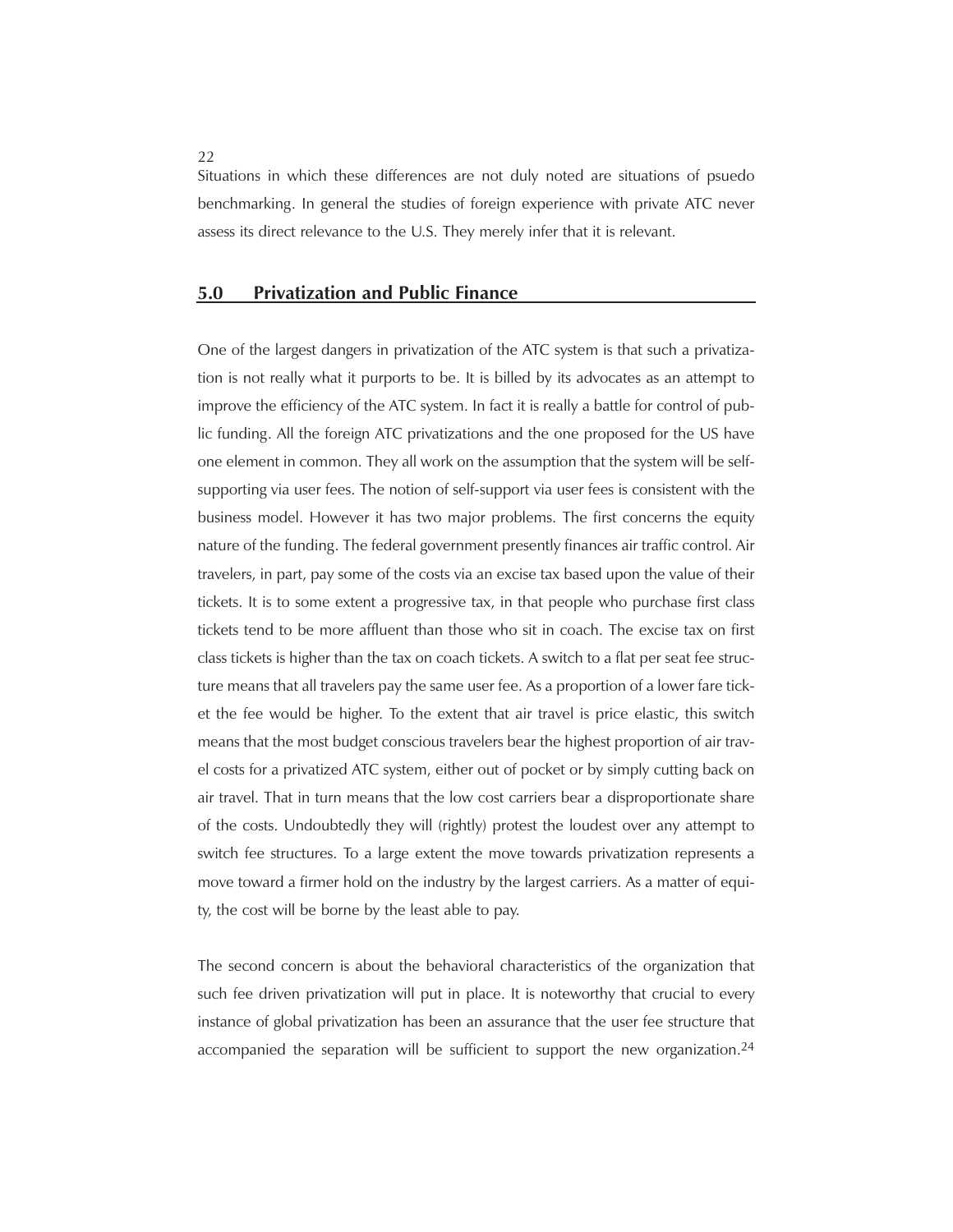Absent such a sustainable fee structure, privatization is impossible. It is more than coincidence that pressure for the separation of ATC from government control only occurred in an era in which global air traffic has been expanding. It is in many ways similar to the experience of highway building in the U.S. In the early years automotive and highway building interests sought the use of general revenue funds to subsidize the growth of the transport mode. However once it achieved mass acceptance, they pushed for the creation of an ear marked highway trust fund to ensure that motor vehicle generated taxes were used exclusively for highway construction and maintenance. Privatization at the bottom line is really nothing more than an attempt by elements in the industry to ensure that tax revenues generated by air transport are recycled to air transport in ways that they can control. As a matter of public finance theory there is no reason why the sources of taxes and the uses of the revenues must be linked. On the other hand as a matter of practicality in financing needed improvements, the approach has much to recommend it. It is important to note that there are other ways to achieve the same result without the separation of the ATC function from the regulatory function. More importantly there are real reasons to be concerned about such a spin off.

A separate, revenue-driven organization has its own priorities. These priorities may or may not be the same as those of either the FAA, charged with responsibility for the safety and security of the national air space, or the users who pay the fees. Advocates of privatization cite the ability of the privatized entity to turn to private capital markets to secure needed financing for upgrading facilities as a major advantage of privatization. The private entity can do this because it can dedicate its revenue streams to repayment of the bonds. However because it assumes these debt obligations it is driven to insure a steady stream of user revenues. More traffic is always in its interest. At times for reasons of safety and security, however, the FAA's concern, may be for less traffic. In a business cycle contraction or as a result of an event like last year's terrorist attack, fees will contract. The organization would then become hard pressed to meet its bondholder obligations. Since there is no government guarantee for these bonds, the organization is faced with several undesirable choices: they can raise fees, even as

<sup>24</sup> CANSO, "Corporatisation of Air Navigation Services," A Special Report, August, 1999.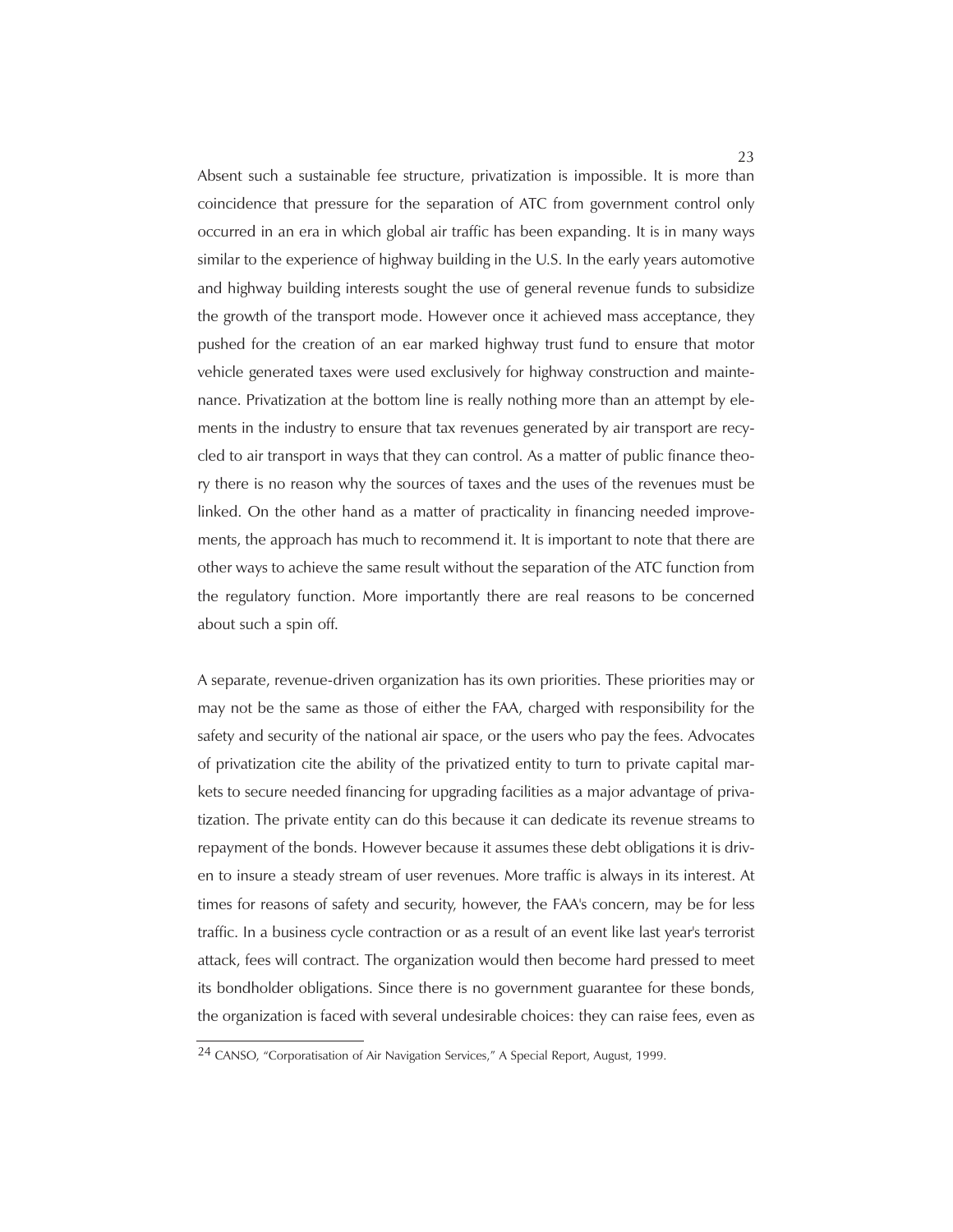passenger traffic is diminishing; they can concentrate on activities that generate fees rather than activities that generate a more efficient system; or they can go back to the government for a bailout, as in the U.K. case. Efficiency in the context of fee generating activities is in the organization's interest. Efficiency that would not be fee generating is not. There is evidence from the experience at NAV CANADA that in fact air traffic congestion did not diminish even as fee revenue increased.25 More importantly we must recognize that from day one into an uncertain future, the newly privatized ATC operator and the government no longer share all of the same goals. We are setting up a situation that will increase conflicts of interest (moral hazards) and we will try to bridge them by ever more expensive regulatory schemes (transactions costs).

A final financial problem with privatization is that it eliminates cross subsidy. Cross subsidy occurs when revenues from one portion of an operation subsidize other portions of the operation. It is quite common in transportation. For example, urban bus systems run some routes that yield a surplus over costs and others lose money. However together they form a unitary system that provides a vital public service. Absent the cross subsidy, the fares on the high cost routes would have to be higher. That in turn would lower usage and defeat the purpose of the public transport service. The Reason Foundation opposes cross subsidy. Their reasoning is that to the extent possible users should pay the full cost of every good or service they consume. That argument works best for situations in which there are not larger externalities or desirable public benefits from the system. Where such benefits exist, cross subsidy affords a way to minimize the total degree to which the public sector (general taxpayers) must subsidize a public service. Air transportation is a national asset, as we have realized once more in the wake of September 11th. Cross subsidy helps to strengthen it. Privatization will seriously weaken it.

To understand how this can be, consider the experience in Canada. In 1996 when NAV CANADA was established, Transport Canada essentially did what the Major Government did in Great Britain when they privatized British Rail. The British Government pulled a unified system apart and sold off the pieces separately. The

<sup>25</sup> Internal NATCA Memo, "Notes from interview with COPA."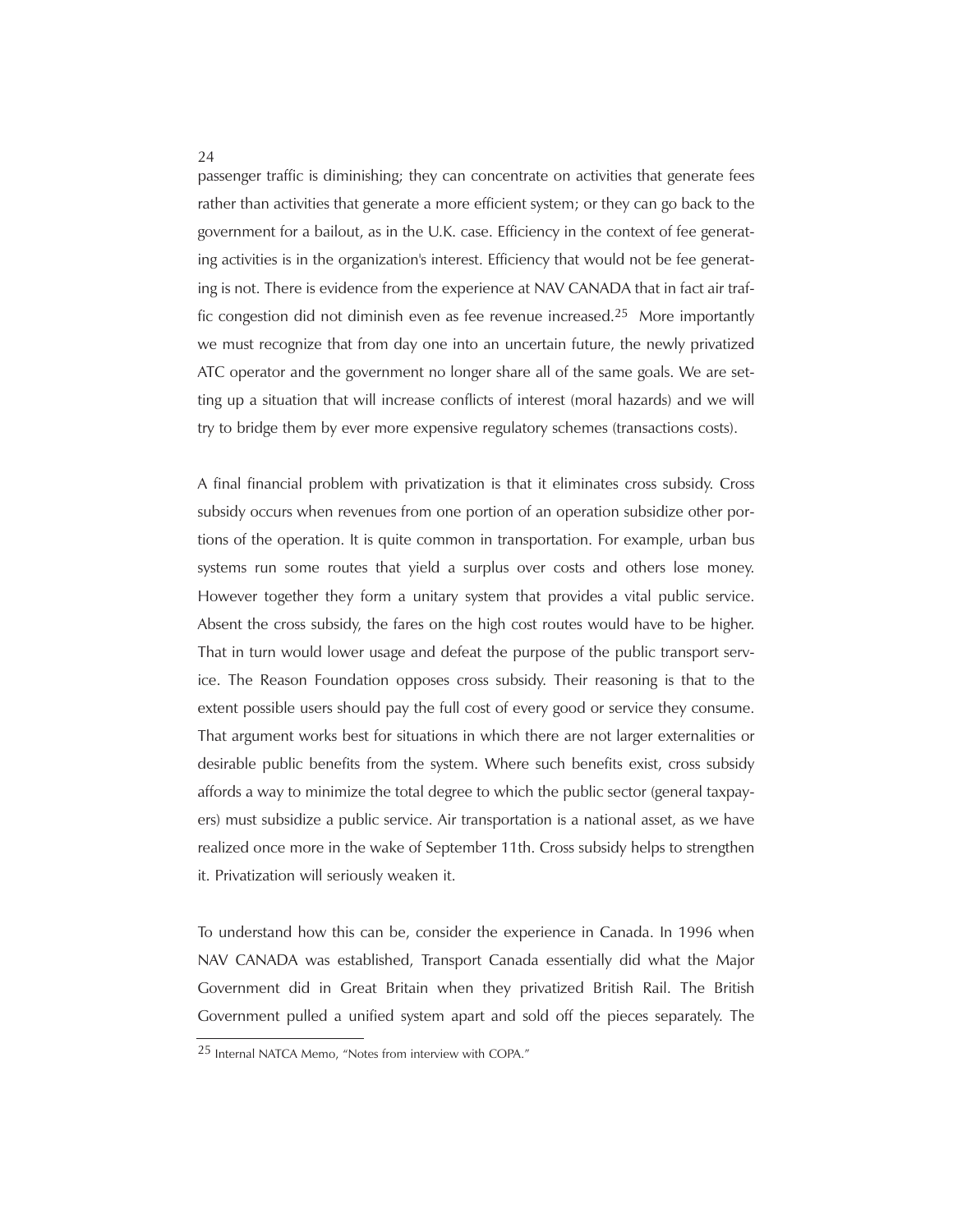result was that British Rail rapidly went from one of the best national railroad systems in the world to one of the worst. The Canadian Government until 1996 had a unified air transport infrastructure system. The Government owned the airports and the ATC system. Following the British pattern, they separated the pieces and sold them off separately. They sold off the airports where traffic was lowest at low prices typically to the local municipality. In the case of the 26 largest ones, they were sold to private for-profit operators. It was the fees from these larger units that subsidized the operation of the smaller units. With the end of cross subsidy, fees rose rapidly at these smaller airports. The bulk of the surpluses at the larger airports no longer go to the public sector, beyond previously negotiated lease or sale revenue. And of the amount that does, the national government is no longer constrained to use its share to support the smaller airports. Yet if Canada is to have a viable national air transport system, all the airports are needed. In addition, because the ATC operator NAV CANADA is separate from the airport operators, it is not constrained from charging ever-higher fees to meet its organizational goals, regardless of local impacts. The result of the disappearance of cross subsidy is a serious shifting of costs and benefits in the Canadian air transport industry. In fact, user fees have shot up several times. Following the market downturn of last year, NAV CANADA instituted a 6% user surcharge to cover their shortfalls. There exists little barrier to uncontrollable escalation of fees.<sup>26</sup> It is not clear that air travel in Canada is better as a result. There has been some upgrading of system equipment. But there is also evidence that attempts to cut labor costs are leading to a less safe system.27 Moreover fees are rising everywhere and small airports are under great pressure. If the viability of small airports is threatened, the entire air transportation system in Canada will be undermined. Although the Reason Foundation and other advocates are ready to call NAV CANADA a success, a more objective assessment would have to hold that, at best, the result is still unclear. At worst there are clear signs that it could be heading in the same direction as British Rail.

<sup>26</sup> Toronto Star, "Air Canada Open to Ad Rules," June 15, 2002

 $27$  Privatization has exacerbated the working conditions. In other words induced more fatigue in the scheduling because there's a lot more being demanded of the controllers." Bhimi, Fuzz, CNN Sunday Morning, April 20, 2001.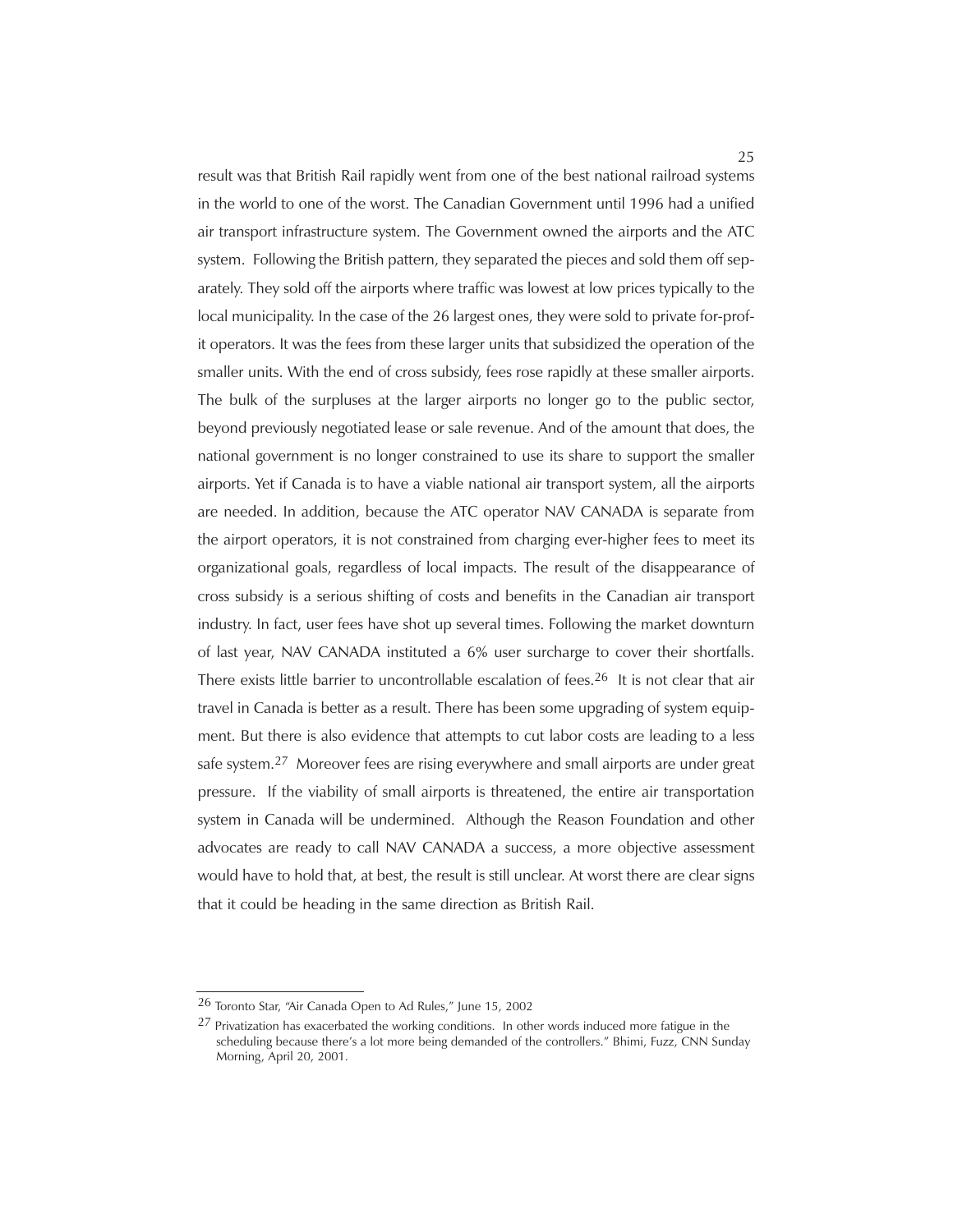# **6.0 Labor Costs and Air Traffic Privatization** 26

As pointed out above, despite the high level of technology and level of capital equipment necessary for ATC, the variations in operating costs are driven by labor. The crucial question from an economic point of view concerns the degree to which a transformation of ATC from public to private operations can achieve real cost savings in system operation. It is doubtful that it can. As a natural monopoly, ATC has high fixed costs - towers, monitors, radar, etc. However, the marginal costs of service delivery are usually quite low. That is, the cost of providing one additional control (directive order from tower to cockpit) approaches zero. This is a characteristic of natural monopolies that holds true until the point of congestion (the point when more controls are requested than a system can handle). At this point, a quantum change in the costs of operations occurs. Due to the structure of the market, in which the initial infrastructure is massively expensive, but the cost of each additional unit of service is so low (see figure below), air traffic control can never constitute a competitive market in the sense that we are generally accustomed to. The closest ATC can ever get to competitive is to be broken up into its constituent parts and have each auctioned off to new private monopolies. As in the British Rail cases, the hope here would be that

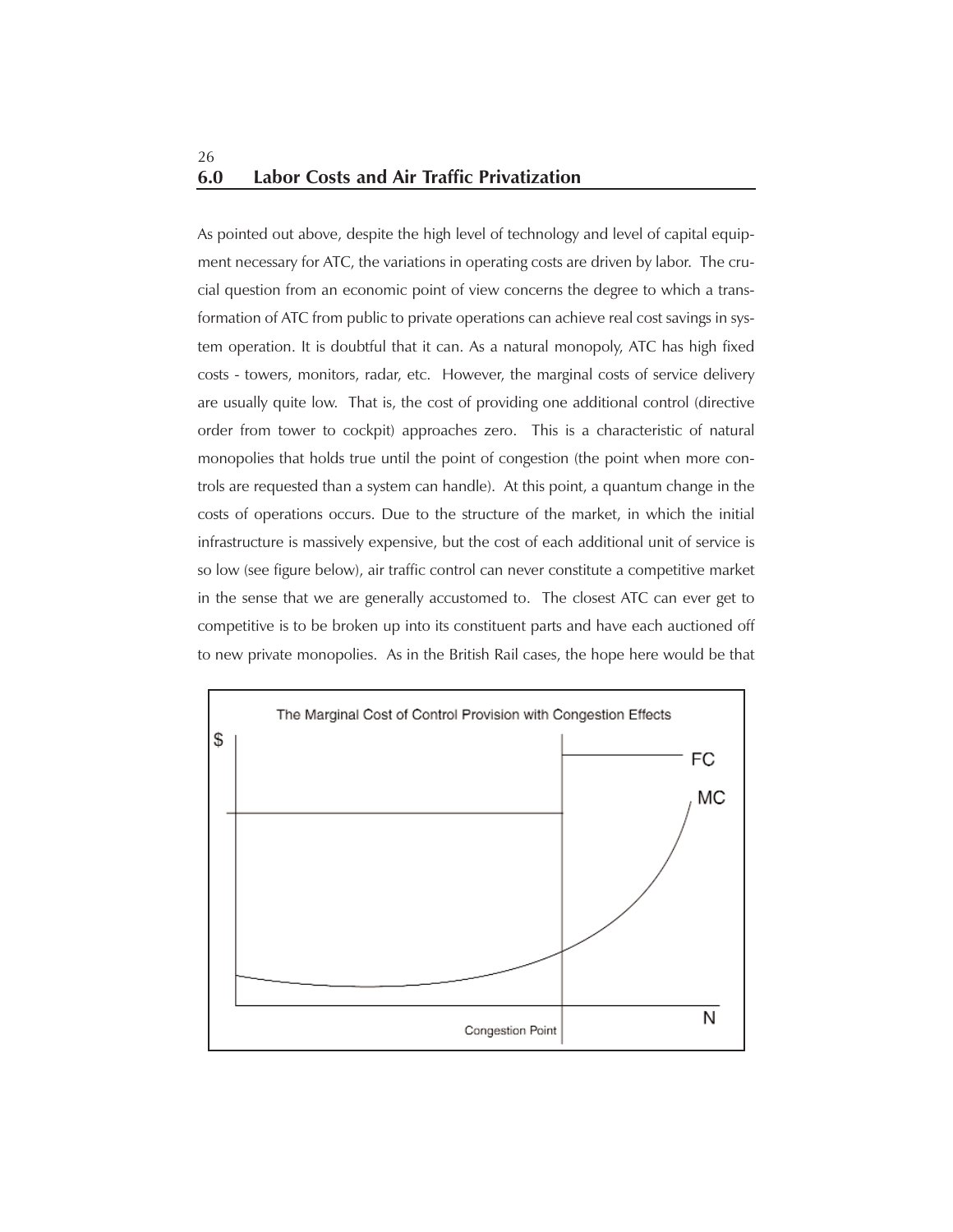some of the constituent parts might foster competition, a strategy that experience has shown to be highly risky.

Evaluation of the natural monopoly model demonstrates that unless massive expansion is required, the marginal costs of provision are determined almost completely by labor costs. The salient question then becomes: can a private provider keep labor costs below those of a public service provider?

As the largest scale provider of ATC in the world, the FAA has reasonably efficient purchasing power on capital equipment, the real question of costs comes down to labor - can a non-FAA organization compensate air traffic controllers at a lower level?

The evidence at this point suggests that it is unlikely in the long run. The evidence derives from the experience with the FAA FCT Program. It demonstrates that while today, private control companies operating low-activity, non-radar ATC facilities do compensate their controllers less, on average, than the FAA does, this would not be sustainable in a fully privatized system. Furthermore, while the training costs and standards of these employees are currently lower than the FAA's, this would also be impossible to sustain in a fully privatized system. On top of these cost differences, the current advantage of the private sector contractors - that they are not required to pay for health insurance, a major compensation factor in any labor-intensive industry - would likewise be impossible to sustain.

The factors that permit the existing small private contractor operators to pay their employees less than the FAA also demonstrate the reason that a privatized ATC organization would not, and could not benefit from those same cost savings. First (1), though individual contractors are paying less than the FAA, the per-employee cost to the government is actually higher. Half the employees of these private ATC companies are retired FAA controllers who are drawing government pensions.28 Because the FAA has a mandatory retirement age of 56 to which the FCT program is not subject, the government is effectively creating and subsidizing a low-cost artificial employee

<sup>28</sup> See FCT Newsletter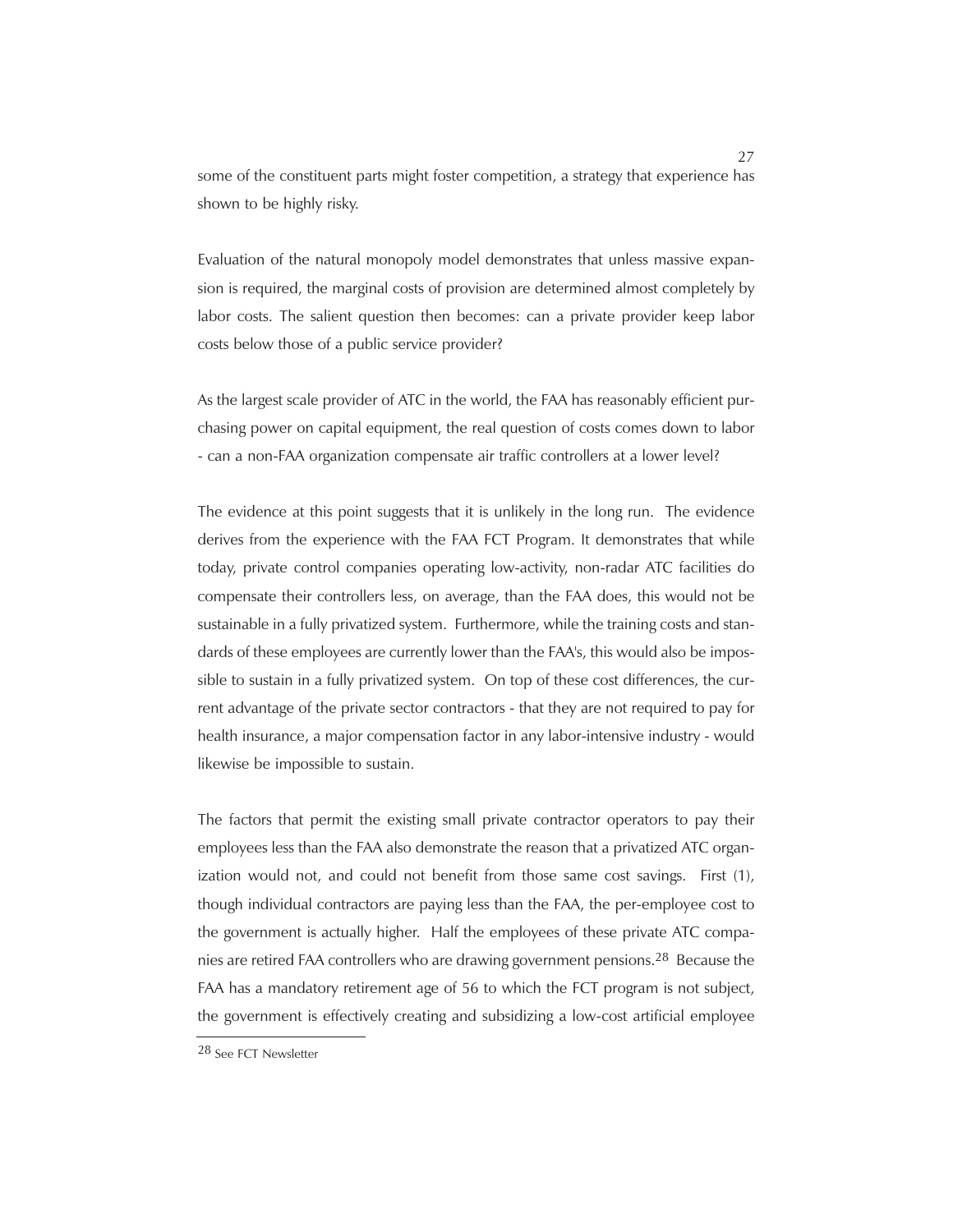pool for the private sector. This is not a cost containment strategy. It is a cost shifting strategy. To the extent that it relies on pensions to make the private compensation attractive, it essentially shifts the costs from the FAA as an agency to the rest of the federal government as a pension provider. To the extent that the Department of Transportation (DOT) claims cost savings, they are a manufactured accounting mirage. More importantly, these savings only work at the small scale of the contract tower program. Once the FAA attempts to scale up to the level of the entire ATC organizationwithout a FAA to employ and then retire controllers, there can be no wage subsidy effect via pensions.

Second (2), the FAA paid for training its retired controllers who then retired to work in private ATC provision companies. Retired FAA controllers currently constitute about half of the labor pool for the private ATC providers. These pre-trained controllers required less intensive training upon re-employment with the private providers. As with the wage subsidy, the training subsidy effect would no longer exist once there was no longer an FAA to artificially provide a pool of pre-trained, employable air-traffic controllers. The second largest labor pool segment for the existing private ATC providers are military-trained controllers who work with private providers while they wait for an FAA control spot to open up. As with retired FAA controllers, the private providers benefit from an indirect training subsidy, this time from the military. This training subsidy does not necessarily disappear with ATC privatization. However, the subsidy also does not benefit a private ATC organization anymore than a public one. Furthermore, one can argue that the transaction costs involved in having two government organizations (the military and the FAA) work together to determine training standards and airspace coverage, is far less than it would be if the military had to negotiate with a privatized ATC organization.

Third (3), although private ATC provision companies are currently finding a labor pool that will accept the lower compensation they offer $29$ , the statistical evidence suggests

<sup>&</sup>lt;sup>29</sup> It should be noted that although the starting wage for private controllers closely approximates the starting wage for FAA employed controllers, the total compensation is less due to government benefit and pension packages, and the lack of experience or loyalty-based wage increases in the private sector.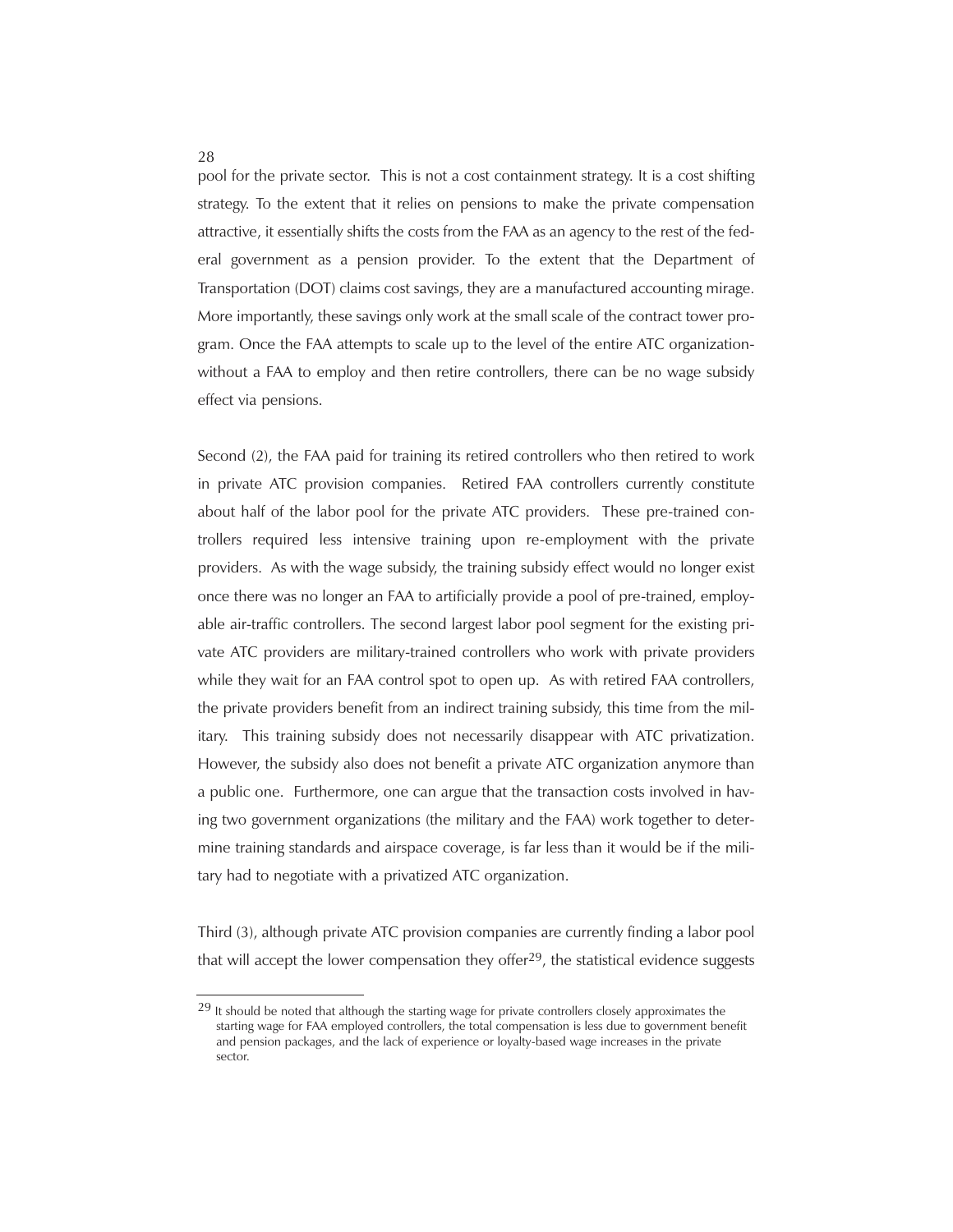that this trend can not continue. If the share of ATC operations provided by the private sector increases, the pool of labor willing and able to work for the lower compensation level (than the prevailing FAA level) will decrease proportionately, especially if congress agrees to stand behind the FAA's existing minimum controller employment level negotiated with the National Air Traffic Controllers Association (NATCA).30 If the private ATC providers expand their share of the ATC market, there will definitely be upward wage pressure in the private market. A totally private market will most certainly need to provide approximately the same level of compensation that controllers currently receive. This is true for two reasons: First, failure to provide approximately equal wages will put a newly privatized ATC organization on a collision course with organized labor, and will therefore face a huge increase in transactions costs negotiating with the union.<sup>31</sup> Secondly, the existing labor pool has been contracting over the past several years, making wages highly sticky in the downward direction. The following graphs derived from FAA's internal employment statistics (1997), demonstrate that the absolute number of people employed in ATC has declined since its peak in 1991, and that ATC employment has exhibited continuous negative growth since 1993.

In a market tightened continuously for several years, reserve labor tends to leave the occupation for alternative opportunities, and it is unlikely, therefore, that a privatized ATC organization could force the compensation package value down on the existing labor pool. In general, in fields employing highly skilled labor, it is the forces of supply and demand, and not the fact of public or private sector provision that determines the size of the labor pool and the effective rates of compensation.

The fourth (4) reason that we can not assume a privatized ATC organization could provide lower cost labor than the FAA, is that although current private ATC providers are paying their controllers less, on average, than the FAA, those employees are actually costing the government more, per-head, than the FAA's own employees due to the various wage subsidy effects. The current savings per contract results from the fact that

 $30$  As a part of a Collective Bargaining Agreement, the FAA has agreed to minimum levels of staffing, regardless of increases in the percentage of operations that are contracted out.

<sup>&</sup>lt;sup>31</sup> One can turn either to the Canadian case, or the Australian case, where strikes have caused major disruption to continuing service, to witness the veracity of this statement.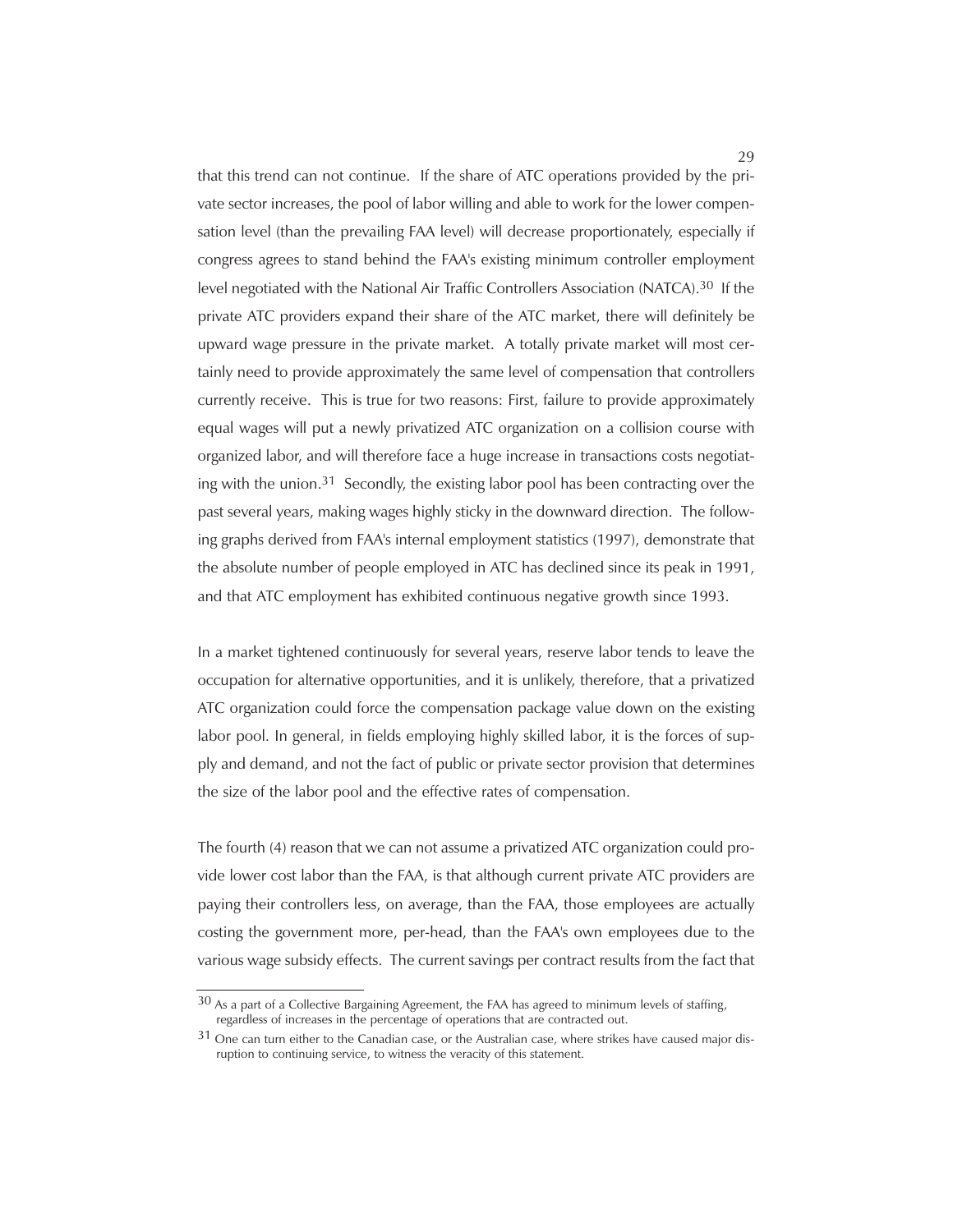



the contractors use drastically fewer controllers per tower. When assessed per-head, contract employees cost the government more than FAA-provided controllers. Private ATC providers are primarily contracted to deal with labor, the capital equipment is still owned and serviced by the FAA. So, although the private controllers receive lower compensation than FAA controllers, the profit requirement of private operators appears to cover the difference while the level of service being provided cannot be \*Air Traffic Services includes ATC workers and other ATC-related employees. FAA Administrator's Fact Book.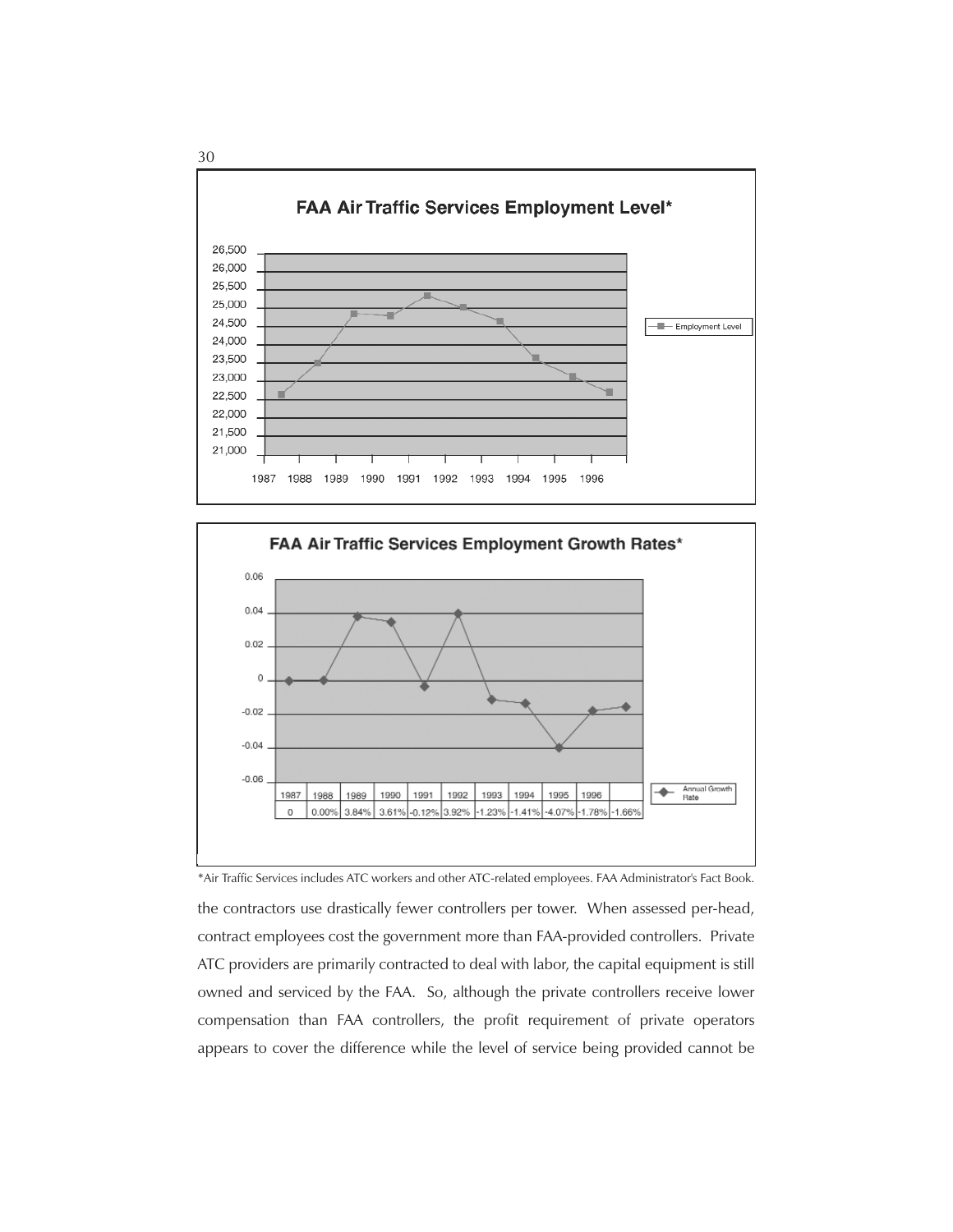considered equivalent.

The evidence from current privatization efforts demonstrates that though private operators can provide lower compensation to their employees, a wholly privatized ATC system could not benefit from lower labor costs than those faced by the current public system.

#### **7.0 Conclusions**

Reorganization of the FAA is not necessarily wrong, but the process as currently advocated has been demonstrated to fail elsewhere. Privatization proposals for ATC put the cart before the horse. Privatization advocates propose a solution, but never exactly specify a problem. To the extent that they do identify a problem such as variable public funding for new investments, they fail to compare and contrast the alternative solutions. Instead they use the problem to strengthen the case for their preferred solution - privatization. That is not surprising because the drive for privatization stems from a complex set of motives, the least of which appears to be more reliable or efficient air travel performance. The privatization effort is driven by concerns about controlling the revenues to be invested in the ATC system. The case for privatization as an elixir for funding problems, or technological improvement is then only made by inference. However the main reason for reorganization should be enhanced performance. If that is the case then the place to start is inside the FAA, not outside. Successful reorganization processes cannot be imposed from the outside. They need "buy in" from both management and labor. There is a strong record of success whenever labor and management work together to reform an organization. The FAA, though it does not have a history of good relations in this regard, could certainly change with wise leadership.

Reorganization cannot be considered apart from the larger role that air travel plays in the nation's transportation system. Moving to an independent, fee-driven agency creates one more political force in opposition to the badly needed, more comprehensive, planning that might integrate travel modes to accomplish a national transportation mission, such as enhanced rail travel as a substitute in some corridors. In a more gen